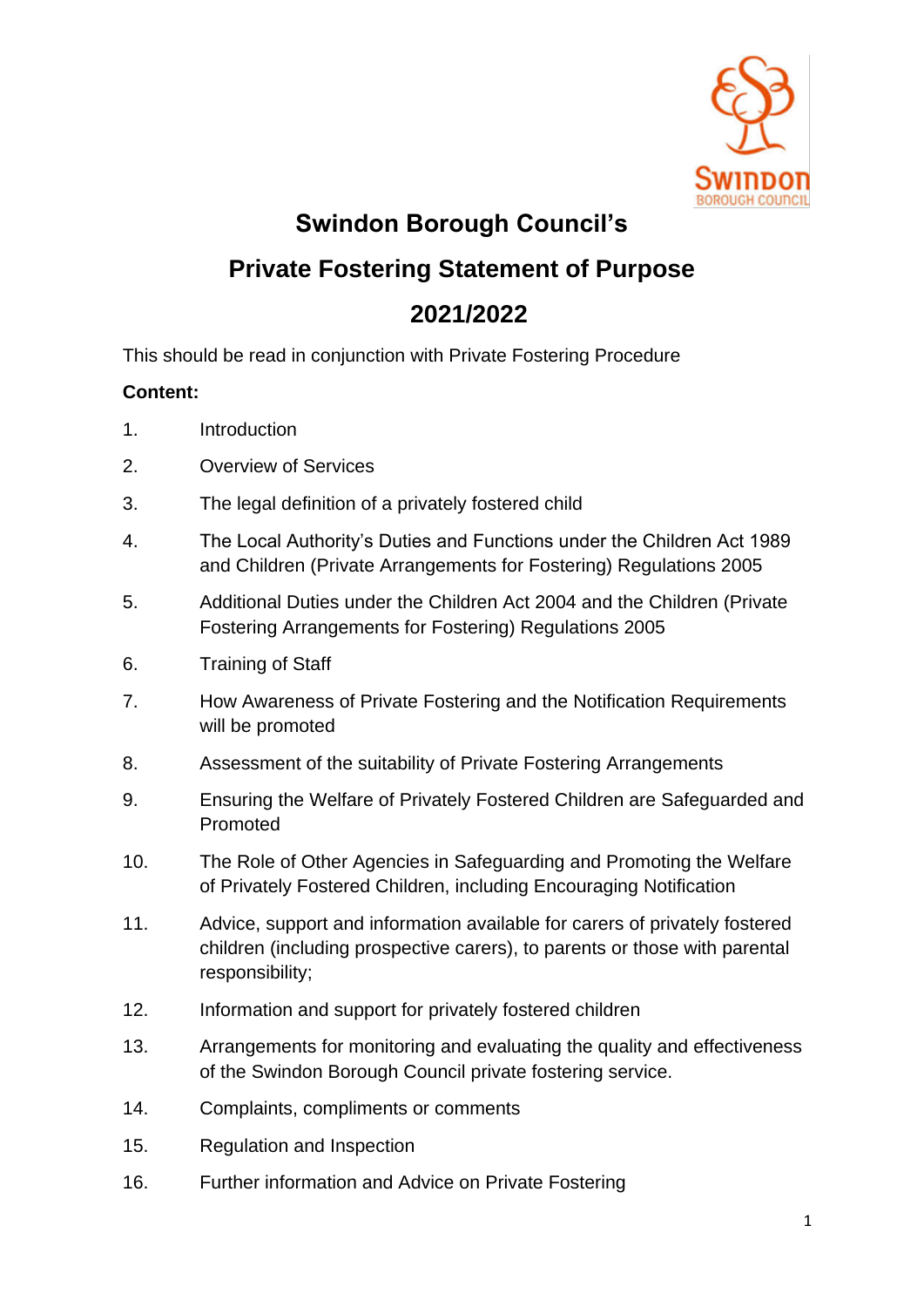

# **1. INTRODUCTION**

This Statement of Purpose is a description of private fostering arrangements within the Swindon Borough Council. The **[National Minimum Standards for Private](http://minimumstandards.org/fost_one.html)  [Fostering, Standard 1](http://minimumstandards.org/fost_one.html)**, requires that there is a clear description of and guide to the service for professionals, the public, council members and external organisations.

This document defines what constitutes a private fostering arrangement; the requirement that the Local Authority is notified of all private fostering arrangements; the assessment process and the support and advice offered to parents, private foster carers and privately fostered children within Swindon.

Swindon Borough Council is committed to supporting the upbringing of children within and by their families of origin wherever possible, with the minimum of intrusion from the Local Authority. While Swindon Borough Council takes its responsibilities in relation to private fostering very seriously, it will seek to exercise those responsibilities in ways that are seen as supportive by children, parents and carers. It is not our intention to make judgements about or interfere in the arrangements that parents make for the care of their children, except where this is necessary to ensure that the welfare of the child is being adequately safeguarded.

It is our intention to work in partnership with children, carers and parents to ensure that:

- Children are provided with high quality child care that meets their needs;
- Safeguarding children and their best interests at all times are of paramount importance;
- We work together to safeguard and promote children's physical, emotional, health, educational, social and cultural needs;
- Private carers are provided with advice, support and training which helps them to provide such care;
- Birth parents feel able to seek the help and guidance of the Local Authority.

Our aim is to ensure that we create a culture in Swindon where birth parents, individuals with [parental responsibility](http://trixresources.proceduresonline.com/nat_key/keywords/parental_respons.html) and carers, feel comfortable in notifying the Local Authority of private fostering arrangements and that they are aware of the benefits to them and the children in their care of them doing so.

The service works to ensure that equal opportunities are integrated into all aspects of our service delivery. The welfare of the child will remain paramount at all times and in every circumstance.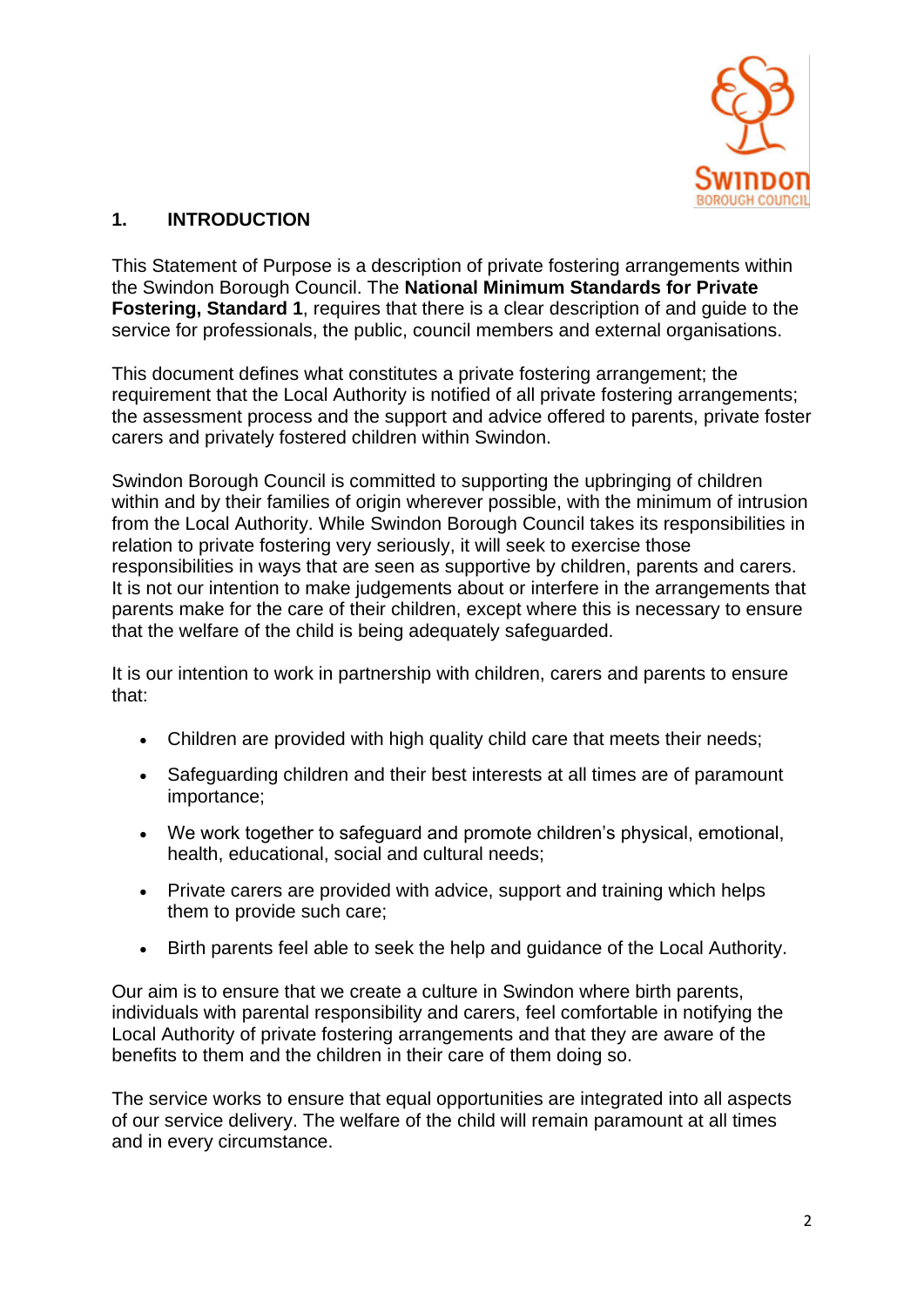

The Statement of Purpose will be reviewed, updated and modified whenever necessary, but not less than annually.

Any comments or enquiries regarding this Statement of Purpose should be passed to the service responsible for Private Fostering: **[privatefostering@swindon.gov.uk.](mailto:privatefostering@swindon.gov.uk)** 

### **2. OVERVIEW OF SERVICES**

Swindon Borough Council has established clear policies and procedures on private fostering which set out how the authority discharges its duties in relation to the private fostering legislation; these can be found on the Council's website.

Swindon's Private Fostering Service is located within the Fostering Team at the Civic Offices, Euclid Street, Swindon, SN1 2JH.

The Private Fostering Service has two functions:

- To raise public and professionals awareness about private fostering and, the requirements to notify the Local Authority of any actual or planned private fostering arrangements;
- To carry out the full assessment on the carer, their household and accommodation and to provide support to the child and adults involved.

It is the Council's policy that all private fostering notifications are referred to Swindon Borough Council's Multi Agency Safeguarding Hub (MASH) where they will be recorded and screened. The assessment (with the exclusion of host families / children from other local authorities) will then be passed to the Assessment and Child Protection Team (ACP), who will be responsible for completing the statutory assessment in respect of the child / young person and monitoring their welfare.

The private fostering social worker will be responsible for the assessment of the private foster carer, their household and accommodation and supporting the carers. A joint visit will take place by the social workers from each team.

Swindon Borough Council is committed to achieving high standards in relation to their private fostering provision. To achieve this a social worker has been designated as the specialist private fostering social worker. They will undertake work to promote general awareness raising of private fostering and will offer advice and information to the public, professionals and external agencies including voluntary and community groups. The private fostering social worker is the designated person to who requests for advice and information about private fostering should be referred to. In the absence of the private fostering social worker, the Fostering Assistant Team Manager / Team Manager should be consulted.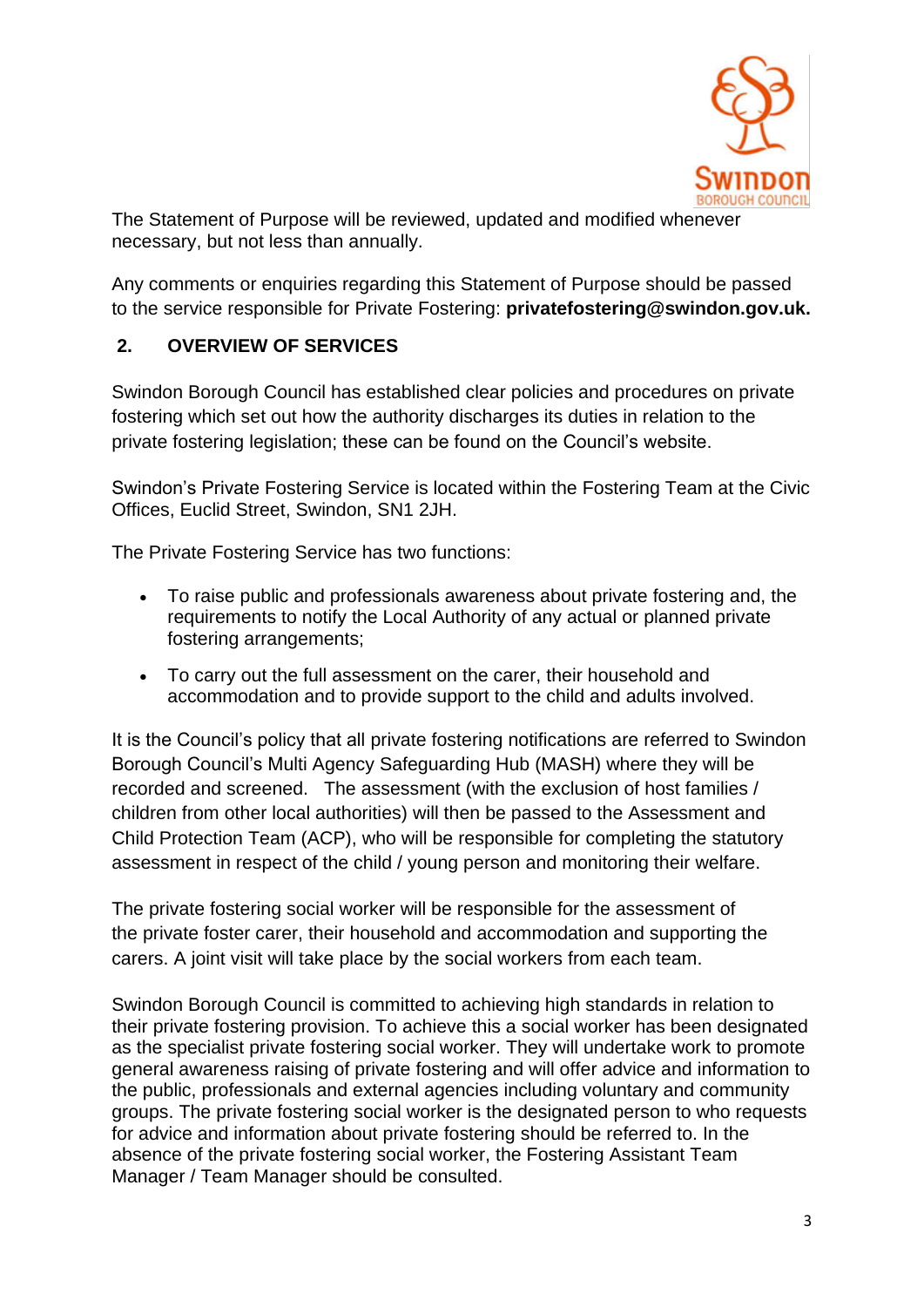

The Private Fostering Social Worker is line managed by the Fostering Service. The Service Manager has the ultimate decision making responsibility with respect to findings of suitability, imposition of requirements, prohibitions, disqualifications and exemptions for proposed or actual private fostering arrangements.

### **Accountability: Roles and Responsibilities of Staff**

The Children and Families Service staff and the Private Fostering Service have overlapping duties in relation to private fostering and a shared responsibility to assess and evaluate the suitability of private foster placements. The respective responsibilities of the allocated staff are outlined below, but these are not intended to be definitive or exclusive.

### **Responsibilities of MASH / ACP**

The primary responsibilities are to:

- Respond to all notifications regarding a proposed or actual private fostering arrangement;
- Make initial contact with the private foster carer, the child, parents and anyone else with Parental Responsibility to gather basic information about the proposed or actual placement and ascertain that it is a private fostering arrangement;
- Conduct an Assessment of the child's needs, suitability of the carer, their household and the accommodation;
- Carry out initial checks to ensure that the welfare of the child is safeguarded and protected;
- Evaluate whether the provision of support or other services would diminish the need for the child to be placed with private foster carers;
- Ensure that proper arrangements are made between interested parties as to the child's care;
- Evaluate the extent to which the child's needs are being or are likely to be met by placement with the specific private foster carers;
- Consider what other action should be taken or services provided to promote the child's welfare;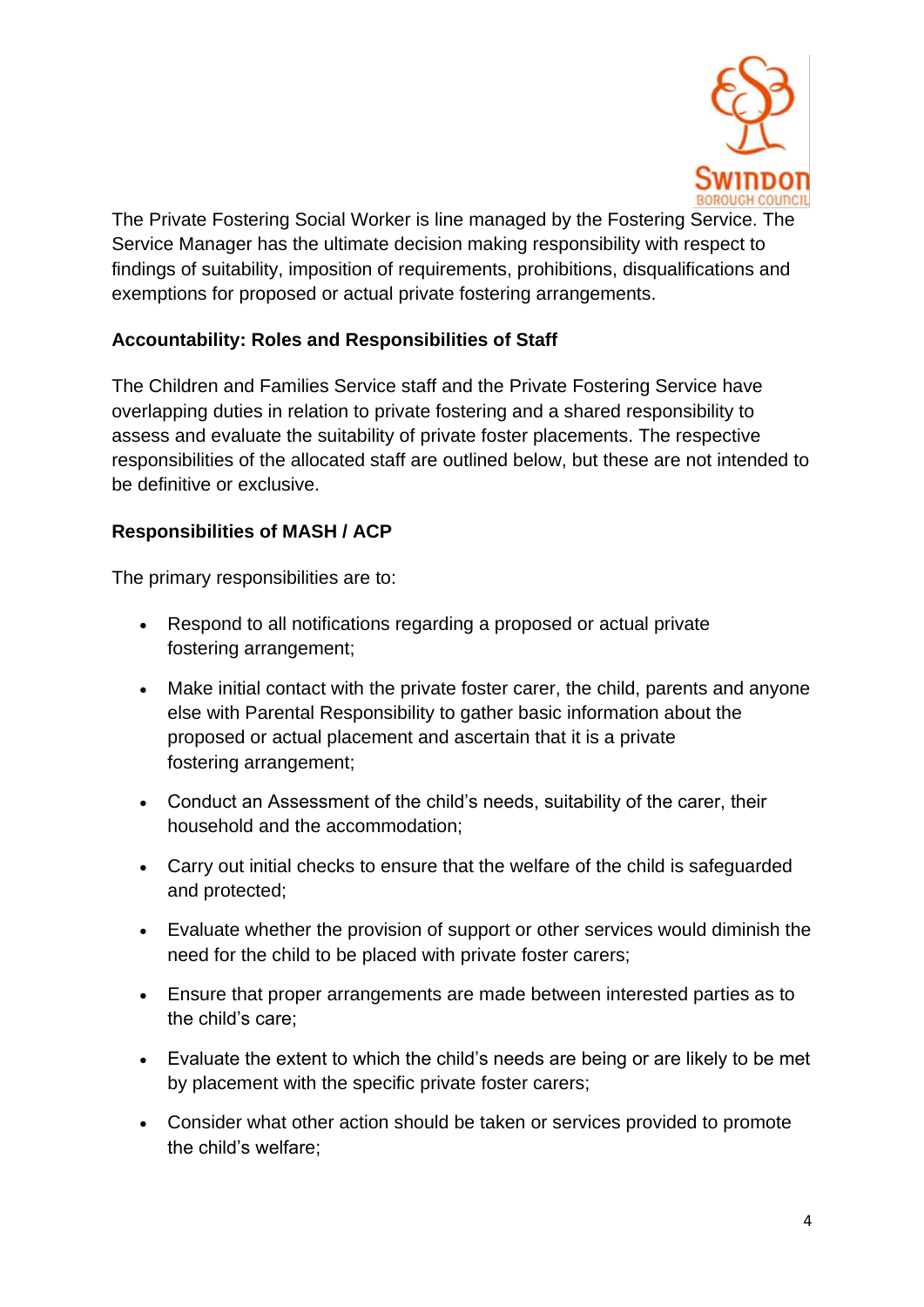

- In the event of any concerns, take action in accordance with the department's wider policies and procedures;
- On completion of the Assessment, transfer case to the appropriate Locality Team to continue with full assessment, monitoring of the arrangements and on-going provision of support, advice and information.

#### **Responsibilities of the Child's Social Worker when involved;**

The primary responsibilities are to:

- Carry out Regulation 8 visits;
- Provide ongoing advice, support and assistance to the carer, parent or others with Parental Responsibility, where necessary;
- Supervise the ongoing placement and conduct an ongoing evaluation of its suitability for the specific child;
- Ensure that proper arrangements are made between interested parties as to the child's care in all-important aspects;
- Monitor the carer's compliance with any requirements that have been made;
- Consider what other action should be taken or services provided to promote the child's welfare;
- In the event of any concerns, take action in accordance with the department's wider policies and procedures;

#### **Responsibilities of the Private Fostering Social Worker**

The primary responsibilities are to:

- Provide the above if there is no Childrens Social Worker involvement.
- Conduct an assessment of the suitability of the private foster carers and other members of the household;
- Conduct an assessment of the suitability of the accommodation and the wider environment;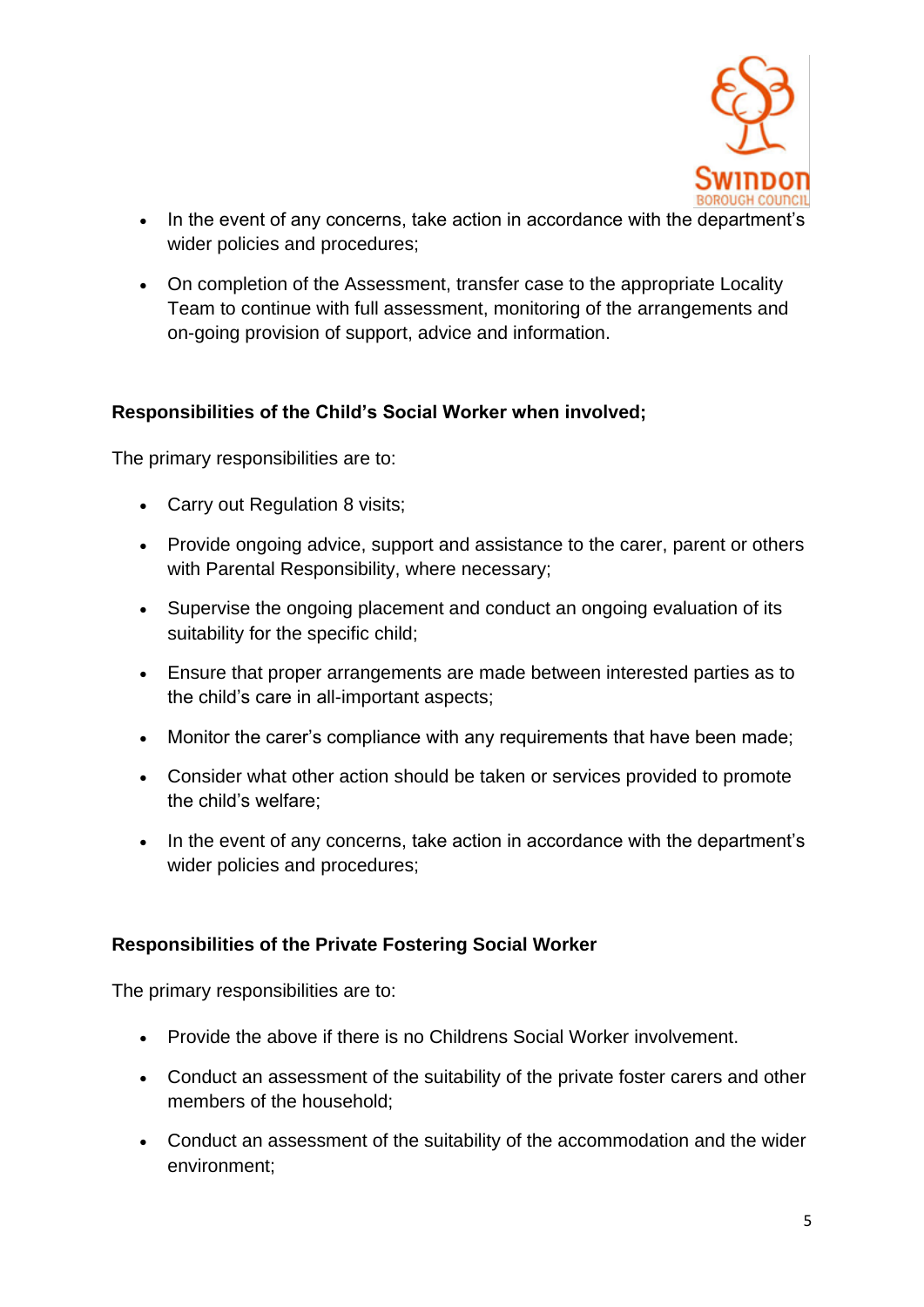

- Carry out all necessary checks i.e. **[DBS's](http://trixresources.proceduresonline.com/nat_key/keywords/dis_barring_service.html)** for private foster carers and all members of the household who are over 16 years of age; medicals checks in respect of the private foster carers;
- Liaise closely with the child's social worker if involved about the suitability of the placement and the extent to which the placement is meeting or is likely to meet the child's needs and promote his/her welfare;
- Ensure all necessary paperwork i.e. assessment and agreement forms are completed and signed by the private foster carers and parents (if appropriate);
- Make a recommendation as to the suitability of the private arrangement in all aspects required by regulations;
- To provide additional advice, support and assistance to the carer where necessary;
- To carry out the annual review of the private foster carer and the arrangements;
- To provide advice and information on private fostering.

# **3. THE LEGAL DEFINITION OF A PRIVATELY FOSTERED CHILD**

In the definition provided by the Children Act 1989, a privately fostered child means:

A child, under the age of 16 (under 18 if disabled) who is cared for, or proposed to be cared for, and provided with accommodation by someone other than:

- A parent of his/hers;
- A person who is not a parent of his/hers but who has Parental Responsibility for him/her;
- A close relative of his/hers, i.e. a close relative **is** an aunt/uncle/stepparent/grandparent/sibling but **not** a cousin or greataunt/uncle;
- And she/he has been cared for and accommodated by that person; for 28 days or more; or the period of actual private fostering is less than 28 days but the private foster career intends to privately foster him/her for a period of 28 days or more.

A child is **not** privately fostered if the person caring for him/her: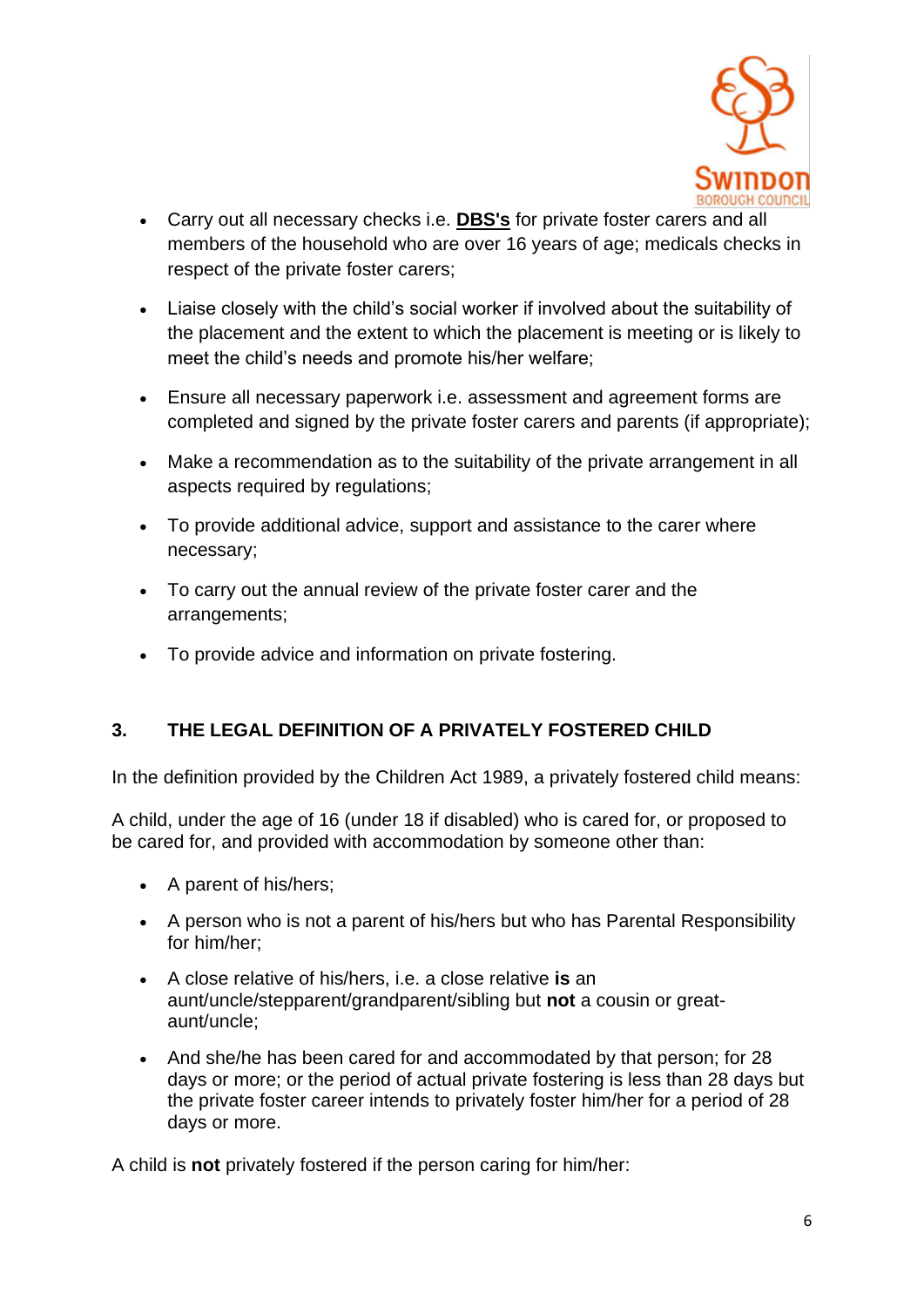

- Had done so for a period of less than 28 days;
- Does not intend to do so for any longer than 28 days.

A child who is **[Looked After](http://trixresources.proceduresonline.com/nat_key/keywords/looked_after.html)** by a Local Authority or placed in any residential home, hospital or school is excluded from the definition.

There is a wide variety of reasons why parents seek private foster care for their children. These may include:

- Children living apart from their families due to parental or family problems;
- Teenagers living with a friend, or friend's parent/carer, where relationships at home have broken down; or
- To complete a stage of education because of a family move;
- Children whose parents are working abroad or in another part of the country or serving in the armed forces;
- Children whose parents come into the country to study or work and find it difficult to care for their own children;
- Children sent to the UK for educational purposes, including those attending language schools, foreign exchanges or sport academies who stay with host families;
- Children attending residential schools who stay with a teacher, or a friend's parents during the long school holidays;
- Unaccompanied minors who are living with friends, relatives or strangers.

# **4. THE LOCAL AUTHORITY'S DUTIES AND FUNCTIONS UNDER THE CHILDREN ACT 1989 AND CHILDREN (PRIVATE ARRANGEMENTS FOR FOSTERING) REGULATIONS 2005**

The duties of the Local Authority in relation to private fostering are set out in the Children Act 1989, the Children (Private Arrangement for Fostering) Regulations 2005 and, amendments are contained within the Children Act 2004. The National Minimum Standards for Private Fostering 2005 set out a number of standards to be met by all Local Authorities in discharging their duties which cover the following areas:

• Statement of Purpose;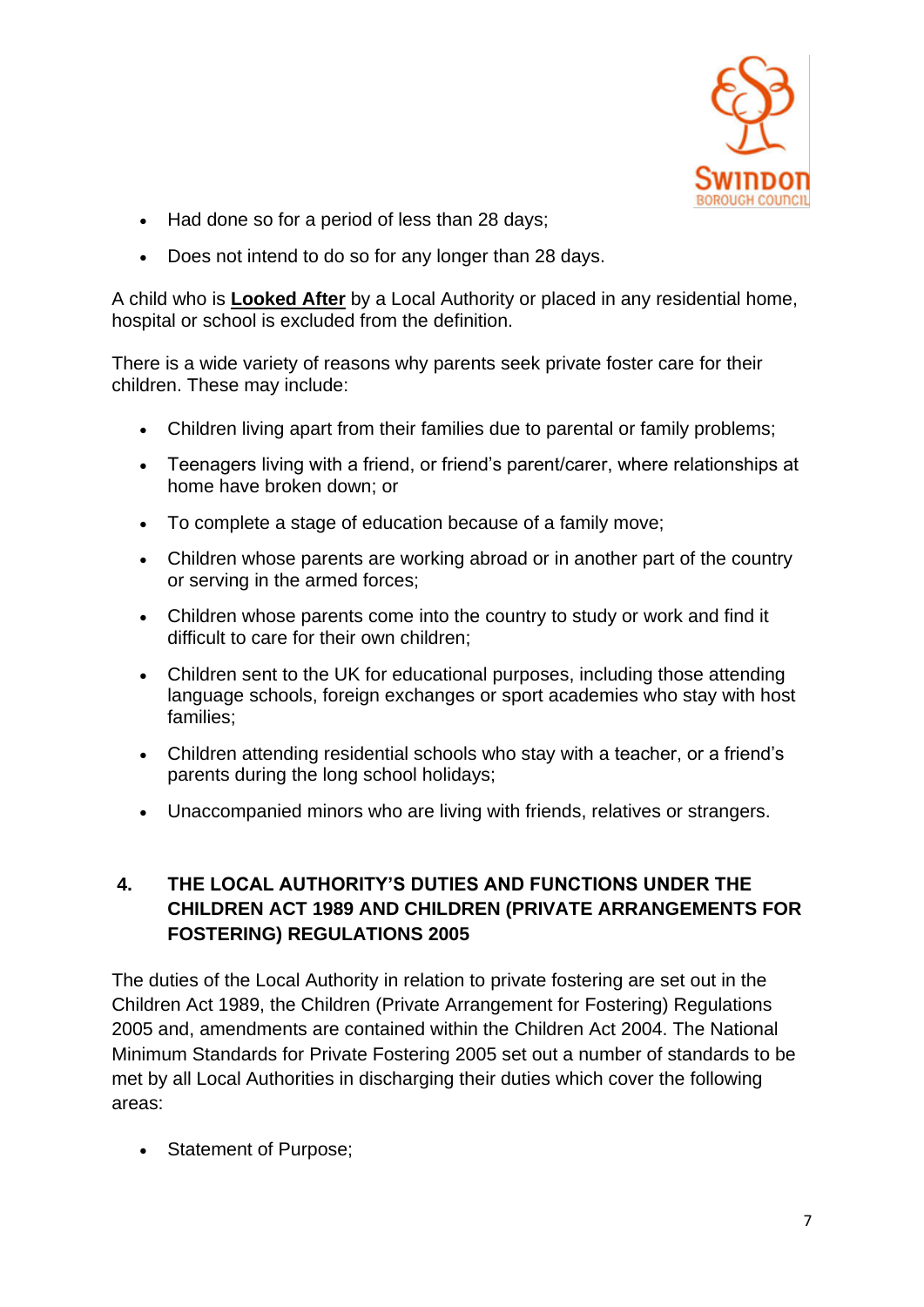

- Notification;
- Safeguarding and promoting welfare;
- Advice and support;
- Monitoring and compliance.

Local Authorities have a duty to satisfy themselves that the welfare of children who are privately fostered in their area is being satisfactorily safeguarded and promoted and to secure that such advice is given to those caring for them as appears to the Authority to be needed (The Children Act 1989 Section 67(1) and Section 44 the Children Act 2004). The Local Authority needs to ensure the following duties and functions are carried out:

Where the Local Authority has received notification under Regulation 3 (The Children (Private Arrangements for Fostering) Regulations 2005) they must arrange for an officer of the Authority within seven working days to:

- Visit the premises where it is proposed that the child will be cared for and accommodated;
- Visit and speak to the proposed private foster carer and to all members of the household;
- Visit and speak to the privately fostered child alone unless the officer considers it inappropriate;
- Speak to and if it is practicable to do so, visit every parent or person with Parental Responsibility for the child; and
- Establish such matters listed in Schedule 2 (2005 Regulations as above) as appear to the officer to be relevant

Where notification is received about a child who is already being privately fostered the duties of the officer remain the same as in section 67(1) of The 1989 Act.

The assessment should include:

- The wishes and feelings of the child or young person about the arrangement;
- The suitability of the private foster carer's household and their capacity to care for the child or young person;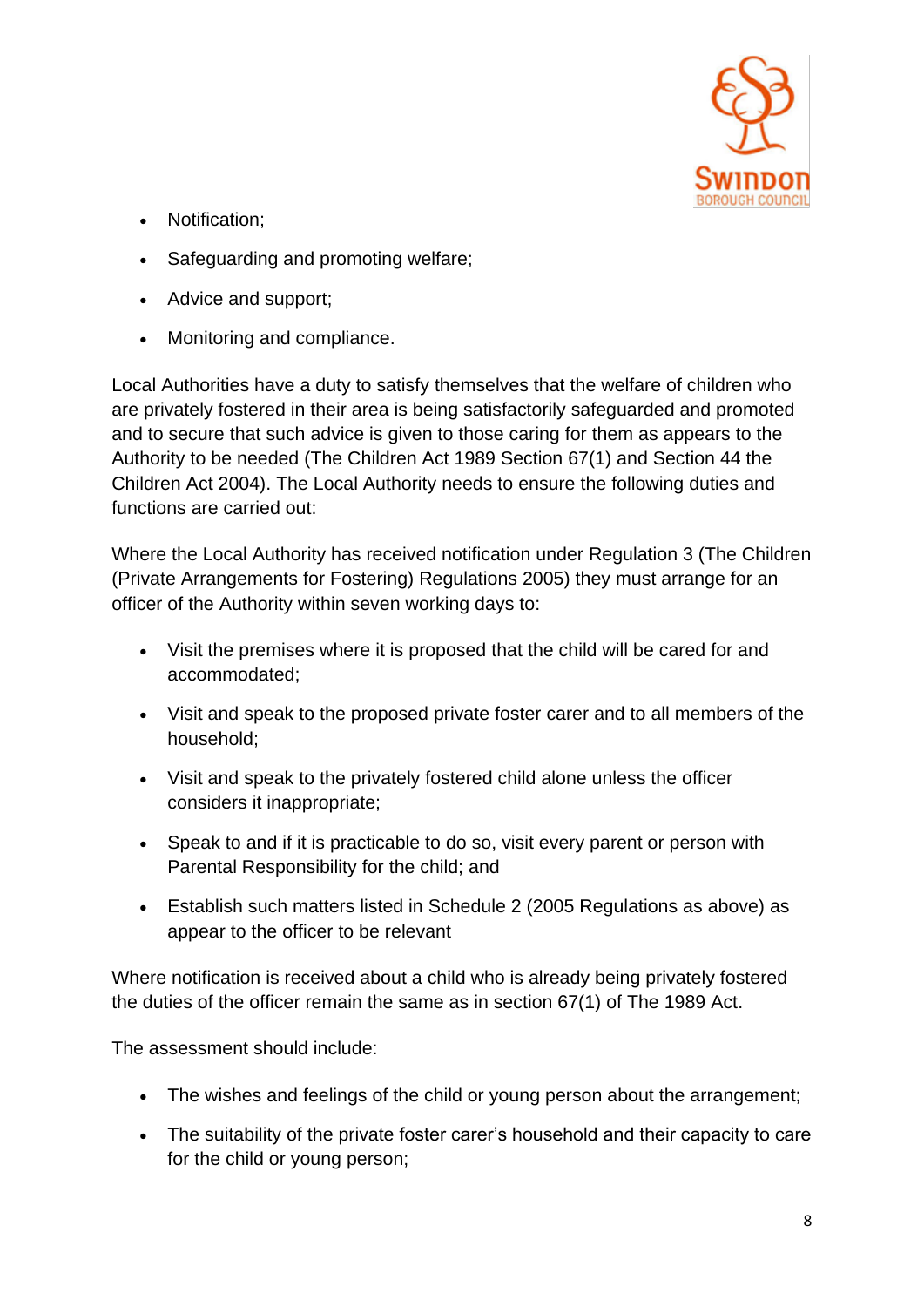

- That arrangements are in place to meet the child's health and educational needs;
- That adequate and clear arrangements are in place between the private foster carer and the birth parents covering such areas as contact, financial support, decision making, health care etc.

All privately fostered children (with the exclusion of host families / children from out of Borough) will have a statutory assessment completed following notification of the private fostering arrangement, in order to assess their needs and to ascertain whether they require any additional services to be provided.

The Local Authority's private fostering social worker based in the Fostering Service will assess the suitability of the private foster carer and their household within 42 days of notification. They will also be responsible for monitoring the arrangement and for providing the necessary support to the placement. The child's social worker if involved will be responsibility for carrying out Regulation 8 visits and for monitoring the arrangements and providing support to the child and their carers in conjunction with the private fostering social worker.

Assessments as to the suitability of the arrangement are signed off by the Fostering Service Manager, they are then overseen by the Fostering Teams Service Manager. Local Authorities have the power to impose requirements on private foster arrangements or to prohibit them altogether. The parents and carers will be advised of this in writing and advised of the appeals process.

If a person is deemed unsuitable then it may be necessary to take legal advice and possibly remove the child. The 2004 Act amended the 1989 Act to ensure that responsibilities of the Local Authority extend not only to those children who are privately fostered but also for those who are proposed to be fostered.

The duties related to notification and assessment process are outlined in the Swindon Borough Council private fostering procedures which are accessible to staff and members of the public via the Swindon Borough Council website.

If the arrangements are deemed as suitable, the child's social worker will continue to visit the placement in line with Regulation 8 of the 2005 Regulations. Every privately fostered child will be visited at least 6 weekly in the first year of their placement and at least 12 weekly thereafter. The child's social worker and/or the private fostering social worker will make additional visits to a privately fostered child when reasonably requested by the child, the private foster carer, the child's parents or any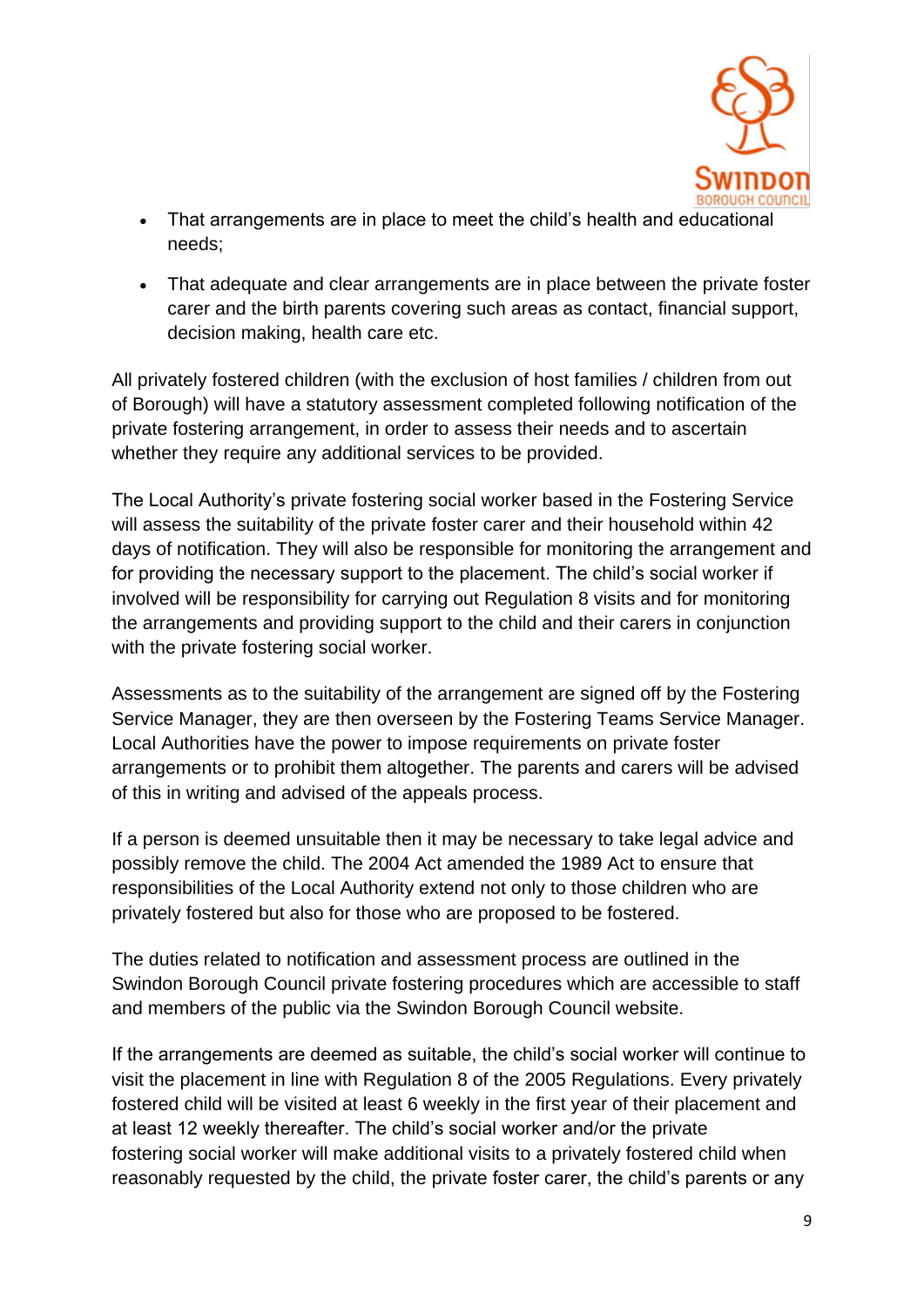

other person with parental responsibility for the child. Both the child's social worker and private fostering social worker will ensure that privately fostered children are seen alone at each visit, unless it is considered inappropriate, and an interpreter who is independent of the child's parents and of the private foster carer is used where the child's preferred language is not English.

Information, advice and services may be provided by the Local Authority or other agencies as necessary. Any services provided will be reviewed in line with appropriate procedures. Privately fostered children's health and development will be monitored through the regular visits undertaken to the child. Where there are any concerns that they may not be achieving a satisfactory level of health or development, this assessment will be reviewed.

The Local Authority has a duty to monitor compliance with the duties with regards to services and support to private fostering arrangement. The Fostering Team will take the lead on this. The Director of Children's Services and the Local Safeguarding Children's Board will also receive reports on private fostering in their area.

### **5. ADDITIONAL DUTIES UNDER THE CHILDREN ACT 2004 AND THE CHILDREN (PRIVATE ARRANGEMENTS FOR FOSTERING) REGULATIONS 2005**

Under the Children Act 2004 and the Children (Private Arrangements for Fostering) Regulations 2005 Local Authorities are required to raise public awareness in their area of the requirements regarding notification of private fostering arrangements.

Notifications must be given to the Local Authority when there is a proposal to privately foster a child or when a child is already being privately fostered. This will enable the Local Authority to make such enquiries, to determine whether the welfare of privately fostered children is being satisfactorily safeguarded and promoted. This is achieved through assessment and monitoring of arrangements within statutory timescales.

These measures, along with the National Minimum Standards for Private Fostering 2005, focus Local Authorities' attention on private fostering and require them to take a more proactive approach with partnership agencies and other professionals in identifying arrangements in their area. Local Authorities are expected to improve notification rates and compliance with the existing legislative framework for private fostering and, therefore, to address the key problems identified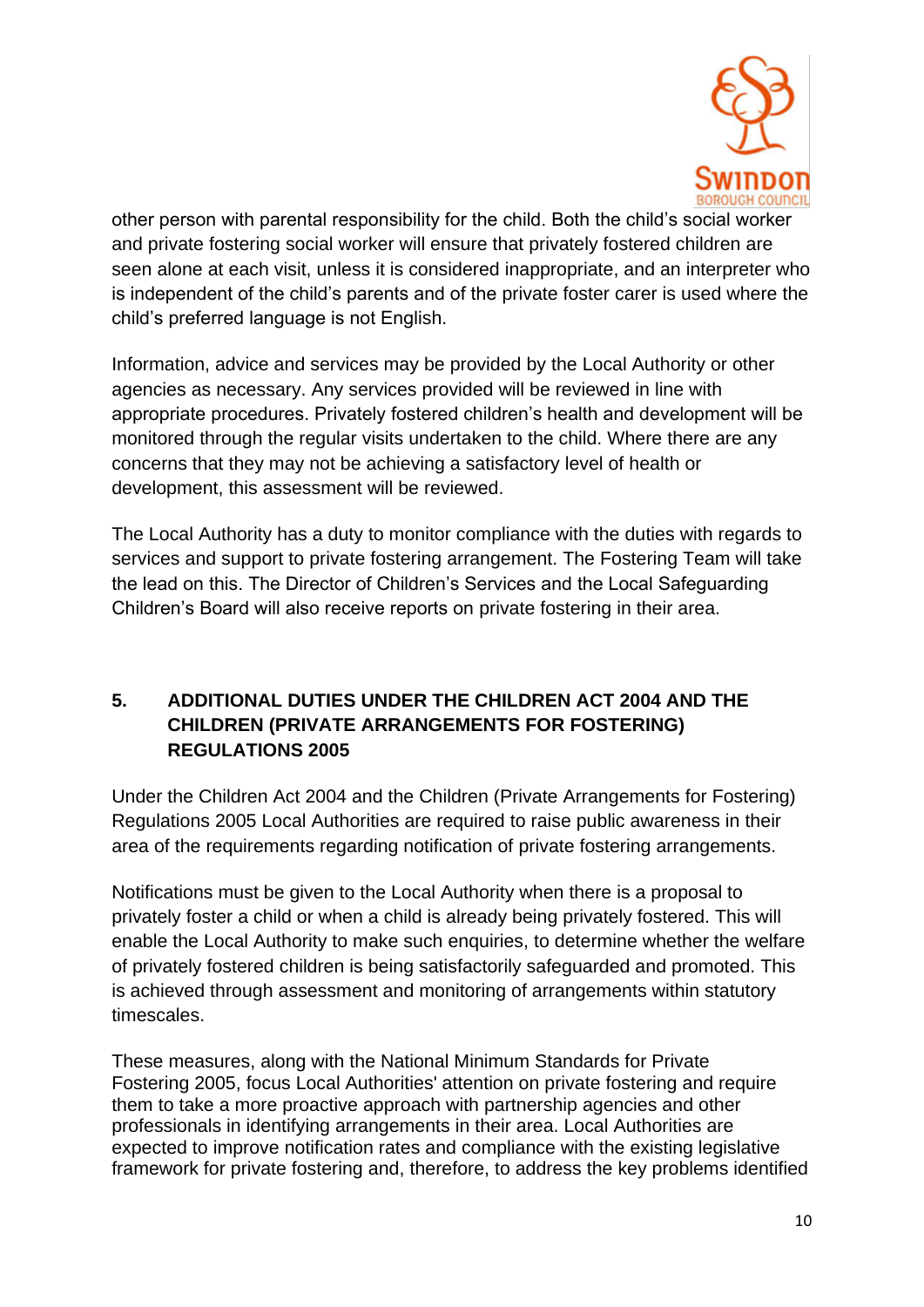

with the former scheme. It is intended that these additional measures will improve the arrangements for safeguarding children and young people in private fostering arrangements.

# **6. TRAINING OF STAFF**

Training on private fostering will be provided within Swindon Borough Council's training programme and staff induction programme. The training is open to all staff in the Children and Families Service and partner agencies.

This Training will include information on the notification requirements, the assessment processes of the suitability of private fostering arrangements and support available to private fostering arrangements. The aim of these courses is to raise awareness and increase knowledge and understanding of private fostering.

Information about private fostering will continue to be circulated to relevant professionals within the Children and Families Service and partnership agencies such as health and education. The Fostering Service will provide additional, specific training to staff across the Borough and its partners if there is a request to provide this.

Staff who are directly involved with the assessment of private fostering arrangements and in providing support and information to carers and children will have access to relevant training and development opportunities as required. (as identified in supervision and appraisal; as required by service developments and in the case of changes to policy, legislation and practice in this area).

# **7. HOW AWARENESS OF PRIVATE FOSTERING AND THE NOTIFICATION REQUIREMENTS WILL BE PROMOTED**

The Children Act 2004 includes a new paragraph (7A) into Schedule 8 of the Children Act 1989, which places a duty on Local Authorities to promote public awareness in their area of the notification requirements.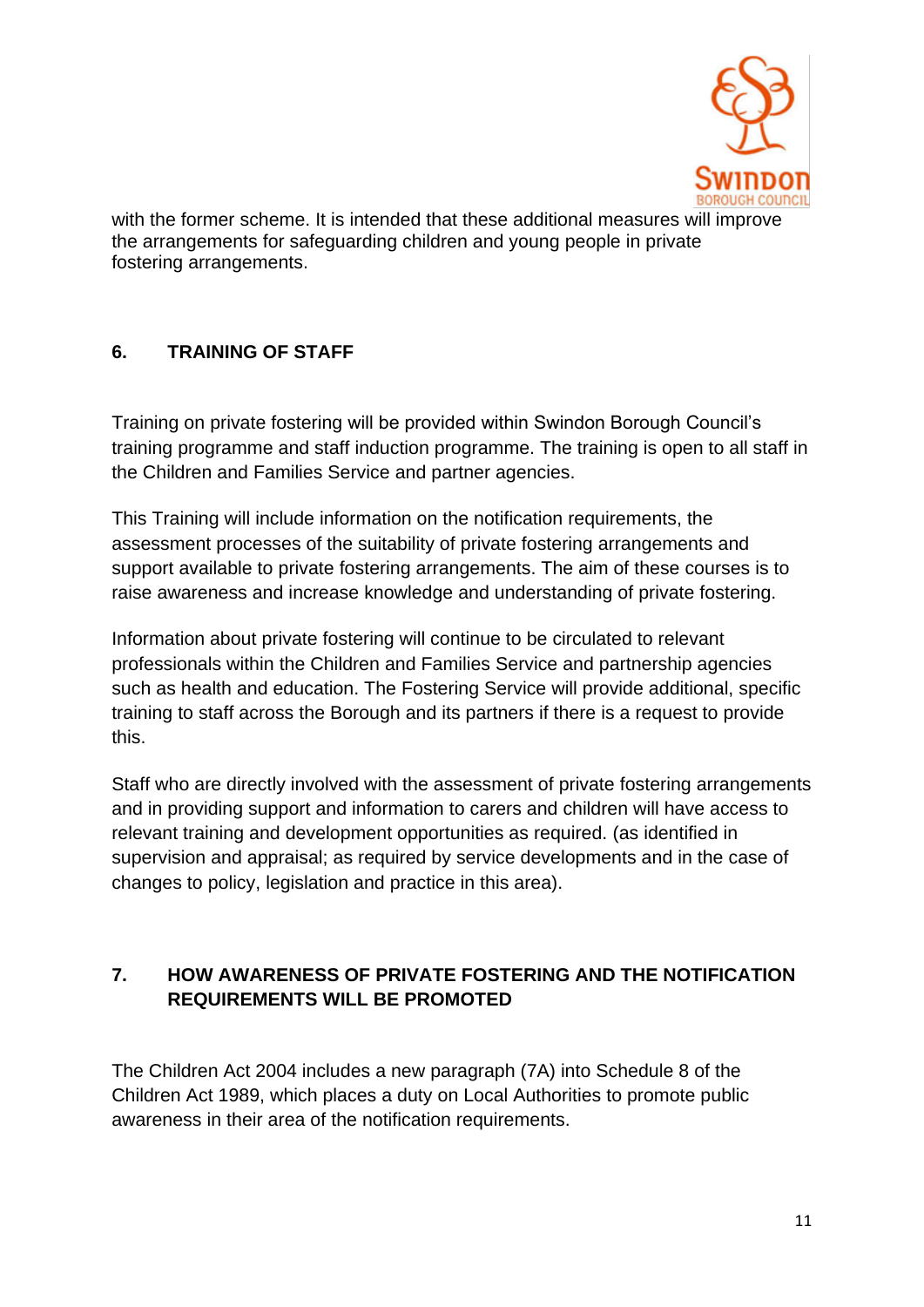

At regular interviews, the Local Authority is taking action to raise and maintain public awareness of the need for private fostering arrangements to be formally notified to the Authority. These efforts are aimed at raising the awareness of parents, prospective and actual private foster carers, professionals within the Children and Families Service, within in all relevant partner agencies and members of the public. The Local Authority has sought and will continue to seek to raise awareness as follows:

- Publicity materials will contain information about the legal definition of privately fostered children/young people, the procedure for notifying the Local Authority, the benefits of notification and consequences of non-notification;
- Information published on a dedicated web page for private fostering on the Swindon Borough Council's website **[www.Swindon.gov.uk](http://www.swindon.gov.uk/)** which includes information on private fostering, notification process, Swindon Borough Council's Statement of Purpose and other useful links;
- Publicity posters will be displayed and publicity materials will be distributed at key access points, e.g. schools, libraries, GP Surgeries, Health centres, Children Centres, voluntary/community sector organisations and council offices. The information leaflets will contain the contact number for private fostering enquires;
- Publicity material will be made accessible, available in different languages;
- Placing advertisements in the local media;
- Including reference to private fostering requirements in relevant departmental publications such as the Swindon Borough Council's Family and Friends Guide
- Private fostering presentations / training are provided regularly to all staff within the Children and Families Service and partner agencies
- Private fostering presentations / training with partner agencies, community faith groups, private and voluntary agencies are also undertaken to ensure that private fostering remains on the agenda;
- Targeted private fostering campaigns including presentations, social media, and attending community events etc;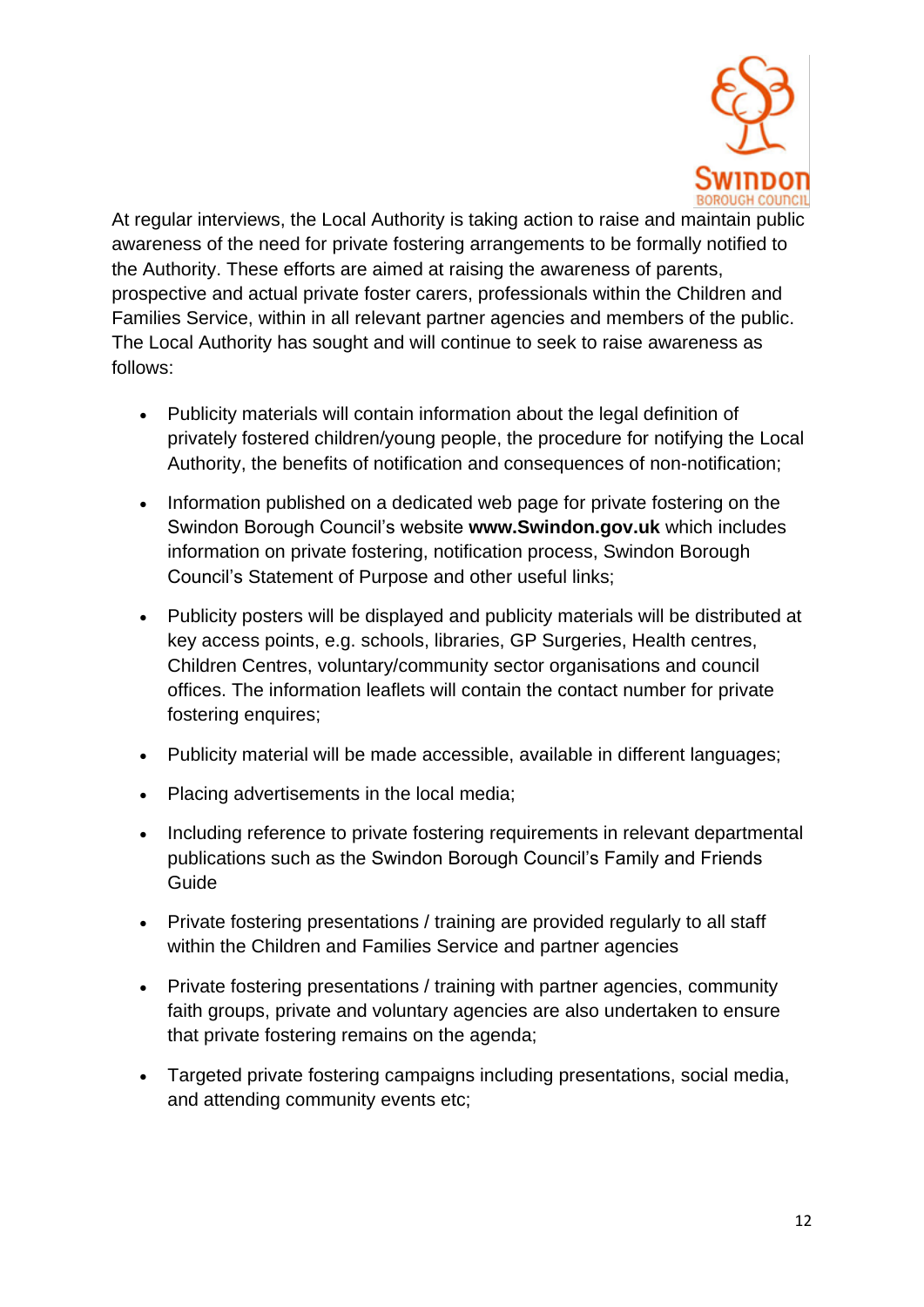

• Taking any other action which may be required to promote professional awareness of private fostering requirements across the Children and Families Service and within partner agencies.

Swindon is keen to continually enhance and sustain its private fostering public and professional awareness raising strategies. We aim to achieve this by; fully evaluating our private fostering service on a yearly basis through the annual report. We will also canvas understanding about private fostering from within the Children and Families Service and partner agencies as part of analysing progress of our awareness raising activities and use this to help inform further action planning.

The Fostering Service will work with and provide information on promoting understanding and awareness of private fostering to Elected Members, the Lead Member for children and the Local Safeguarding Children's Board to help raise the profile of private fostering. The aim is to enable an informed corporate parenting response through awareness; providing support for the Authority's private fostering service and assistance in disseminating the important message of notification and understanding of private fostering to other professionals and the general public.

# **8. ASSESSMENT OF THE SUITABILITY OF PRIVATE FOSTERING ARRANGEMENTS**

Swindon Borough Council has a duty to assess the suitability of all potential or actual private fostering arrangements that come to the Local Authority's attention or that they have been notified of.

The Local Authority will undertake such checks and enquiries to ensure that the carers identified by the parents as private foster carers are able to discharge the responsibilities of private foster carers to a satisfactory standard.

Where the Local Authority is notified of a private fostering arrangement, an assessment will be undertaken, which will include:

- Visiting the premises where it is proposed that the child will be cared for and accommodated;
- Visiting and speaking to the proposed private foster carer and to all members of their household;
- Visiting and speaking to the child, alone unless it is considered it inappropriate;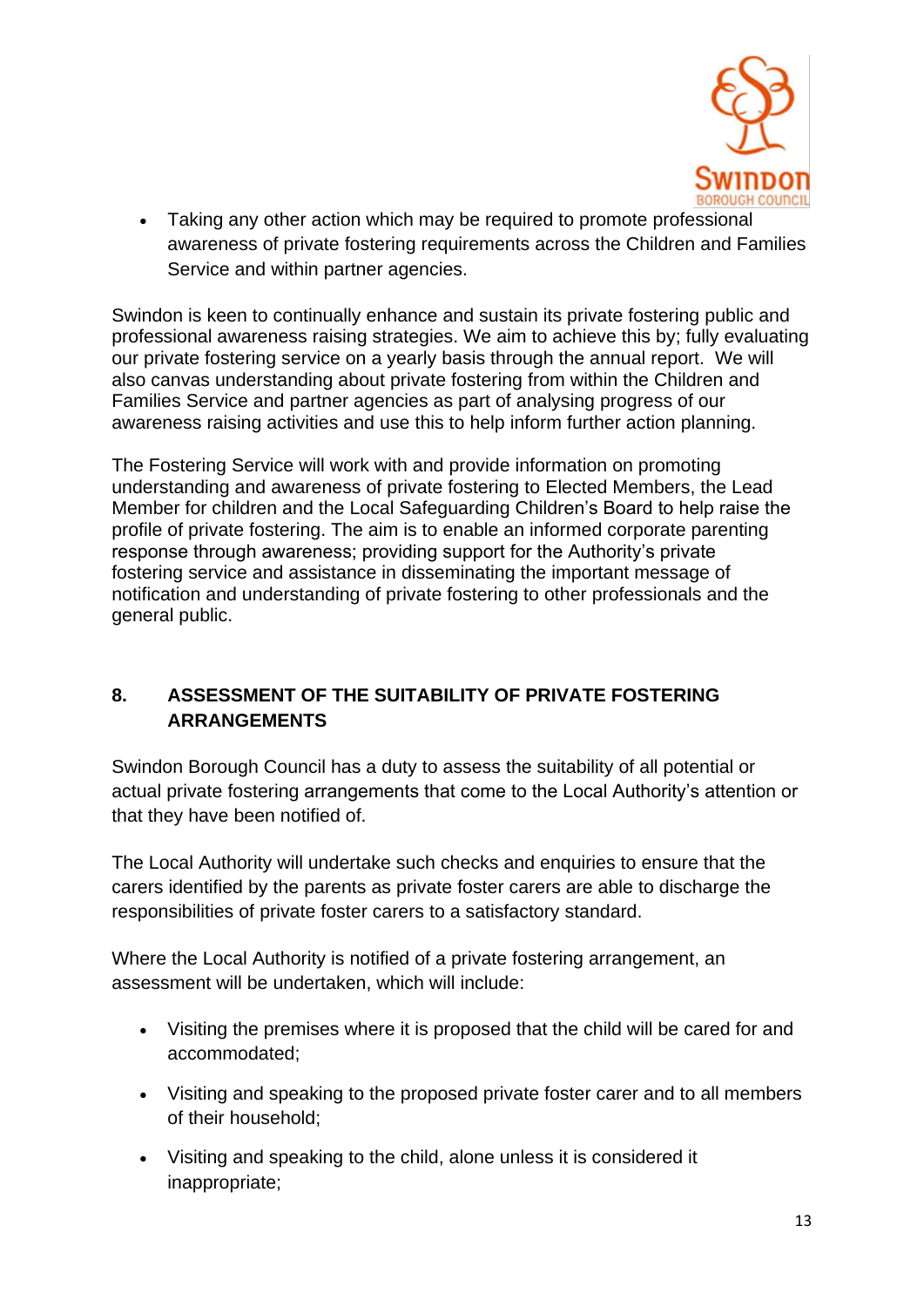

• Speaking to and, if it is practicable to do so, visiting every parent of or person with Parental Responsibility for the child

The assessment will ascertain that the private foster carer/s, and their household and premises, provide an environment in which the child's welfare will be safeguarded and promoted and to determine:

- The carer's capacity to look after the child and the suitability of his household;
- The suitability of the premises in which the child will be, or is being, privately fostered;
- Whether it would be prejudicial to the welfare of the child to be, or continue to be, accommodated by the carer in those premises;
- That the arrangements or proposed arrangements are likely to provide a safe and stable environment for the child.

Assessments of private fostering arrangements will include ensuring that the child or young person's physical, intellectual, emotional, social and behavioural development is satisfactory and needs arising from relationship with their family including contact, his/her religious, ethnic, cultural and linguistic background are being met. The assessments will include evidence that the accommodation as well as the parenting capacity of the private foster carers are suitable and meet the needs of the child.

Private foster carers will be given advice on the child or young person's individual needs in order to enhance their ability to care for the child. In completing the private fostering assessments, consideration will be given to ensuring that each child is healthy, safe, able to enjoy and achieve, make a positive contribution and achieve economic well-being.

On completion of the private fostering assessment, the assessment will be quality assured and signed off by the Fostering Assistant Team Manager. The Fostering Service Manager will then review the assessment and make one of the following recommendations:

- 1. Agreement that the arrangement is suitable (subject to DBS checks);
- 2. Defer;
- 3. Impose Requirements, conditions;
- 4. Prohibit the arrangement;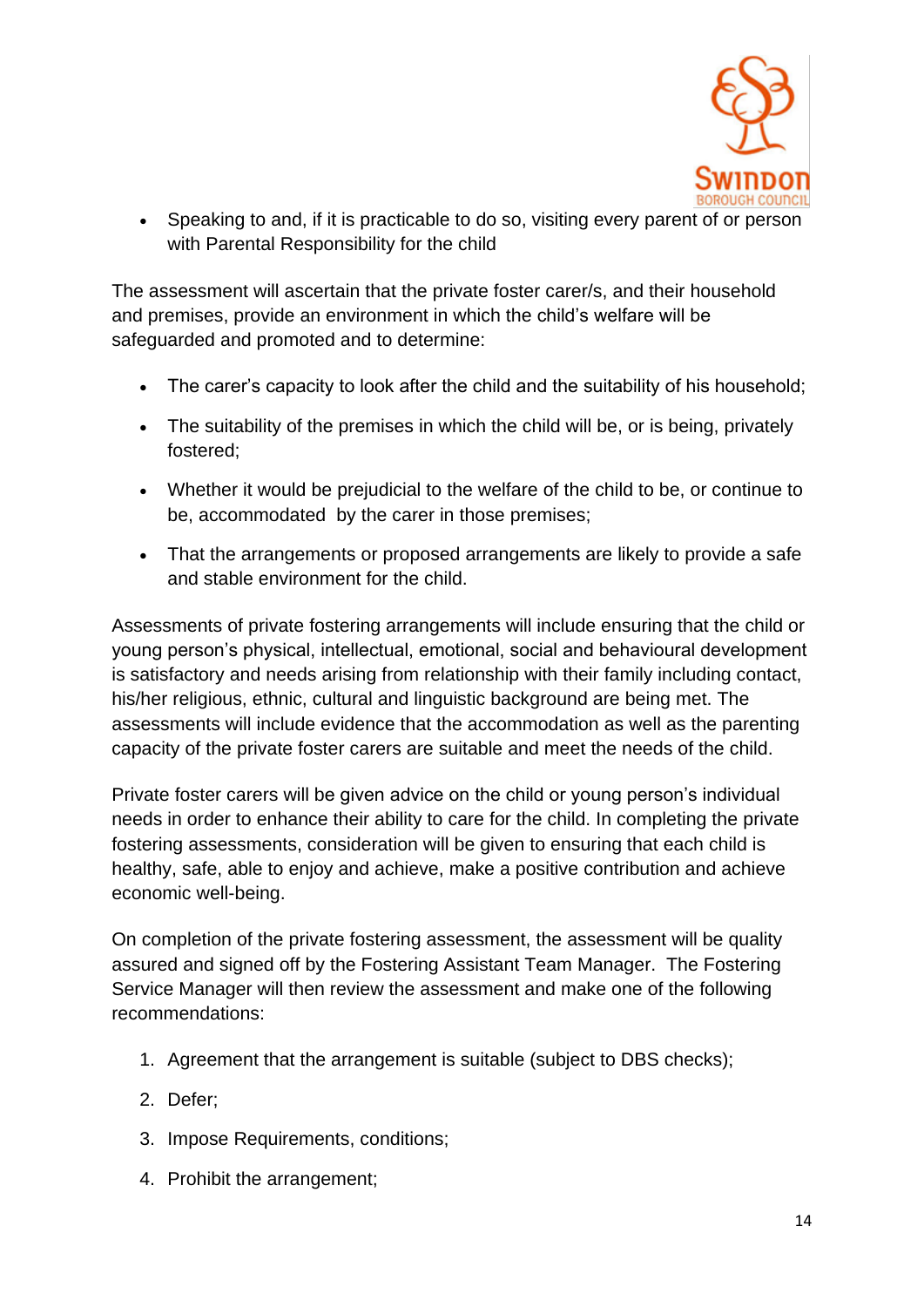

5. Disqualification.

The arrangements for determining the suitability of private fostering arrangements are detailed fully in **Swindon Borough Councils Private Fostering Procedures.**

# **9. ENSURING THE WELFARE OF PRIVATELY FOSTERED CHILDREN ARE SAFEGUARDED AND PROMOTED**

*It shall be the duty of every local authority to satisfy themselves that the welfare of children who are privately fostered within their area is being satisfactorily safeguarded and promoted and to secure that such advice is given to those caring for them as appears to the authority to be needed*. **Section 67 (1) Children Act 1989**

In considering the welfare of the children privately fostered within Swindon, regard has been given to Section 1 (3) a-f Children Act 1989 and the following values and principles have been devised to inform good practice:

- The welfare of the child is considered as paramount;
- Parents and guardians primary responsibility for their child is recognised and respected;
- Children have a right to be treated with dignity and respect;
- Children should be valued as individuals with regard to race, culture, language, religion, gender and disability;
- Children have a right for their physical and emotional needs to be met;
- Children have a right to a safe, child-centred environment;
- Children need opportunities for independence and exploration within safe boundaries;
- Children have a right to continuous and consistent care;
- Due consideration should be given to the wishes and feelings of children and parents/guardians;
- Partnerships between parents/guardians, care givers and Local Authority are valued.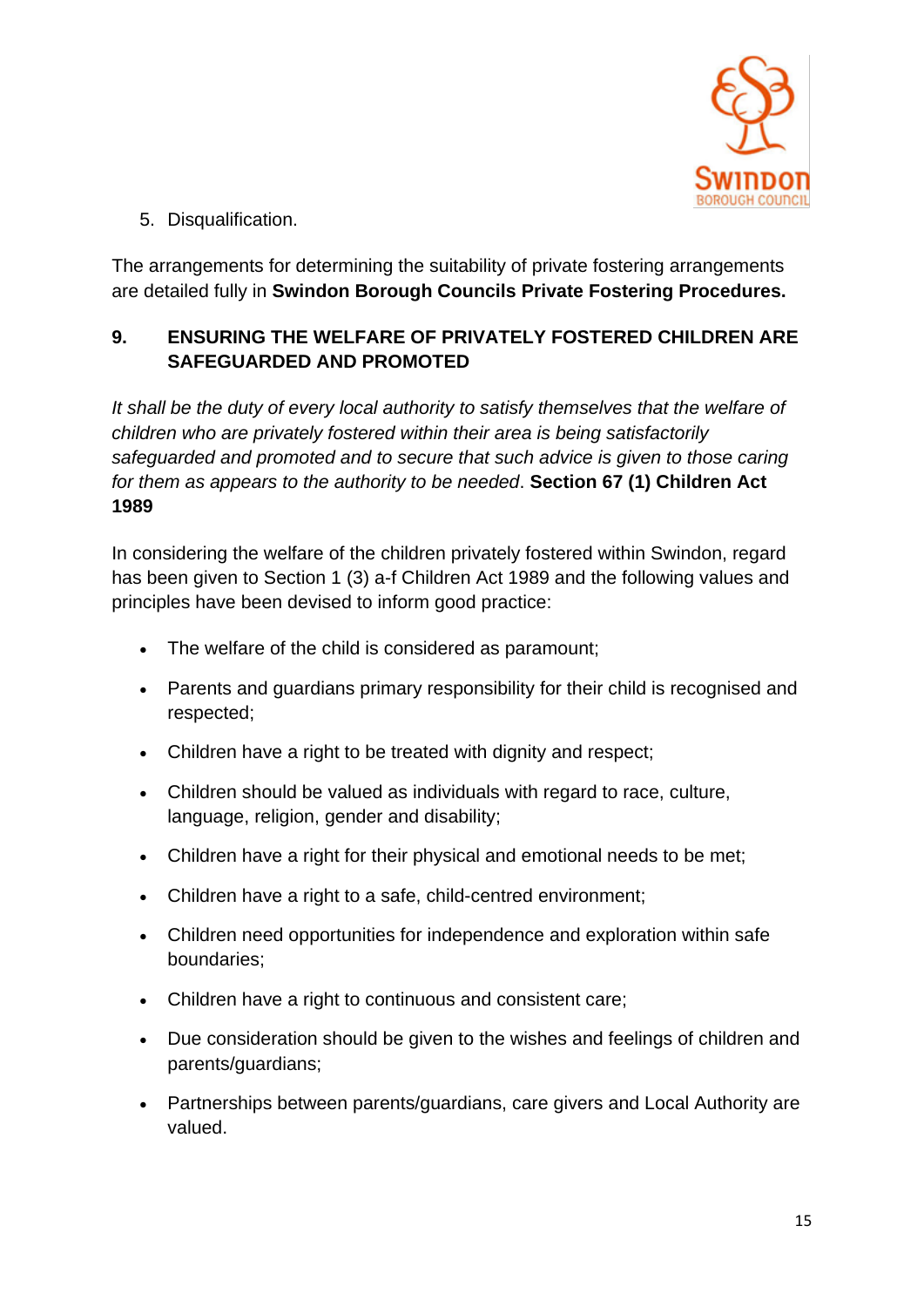

The private foster carer is responsible for providing the day-to-day care of the child in a way which will promote and safeguard their welfare. Responsibility for safeguarding and promoting the welfare of the privately fostered child remains with the parent or other person with parental responsibility.

However, it is the duty of Local Authorities to satisfy itself that the welfare of children who are, or will be, privately fostered within their area is being satisfactorily safeguarded and promoted.

Swindon Borough Council will ensure that privately fostered children and young people's welfare is safeguarded and promoted by staff adhering to the Regulations on private fostering as outlined below:

Where the Local Authority receives notice that a child is being privately fostered, it will make such enquiries and visits to ensure that the child's welfare is being appropriately safeguarded and promoted. This will be done within the statutory timescales.

This will involve completing an assessment of the private fostering arrangements (as set out in the Private Fostering procedures), together with an assessment of the child's needs. All private foster carers and their household will have an Enhanced DBS checks undertaken on them and relevant checks to ensure suitability to care for a privately fostered child.

Swindon will ensure that all private fostered children in its area are visited within the first seven days of notification as part of the Assessment and spoken to alone (if appropriate). Privately fostered children will be visited at least once every six weeks in the first year of their placement and at least every twelve weeks in the second and subsequent years. This is the minimum requirement however the frequency of visits be determined by the needs and circumstances of the particular case. Additional visits will be made to a privately fostered child when reasonably requested by the child, the private foster carer, the child's parents or any other person with Parental Responsibility for the child.

The child will be seen alone at each visit, unless the social worker considers it inappropriate, and, where the child's preferred language is not English, with an interpreter, who is independent of the child's parents and the private foster carer.

A continuous part of the placement monitoring will be to check that the placement meets the child's needs and that they are safeguarded and protected.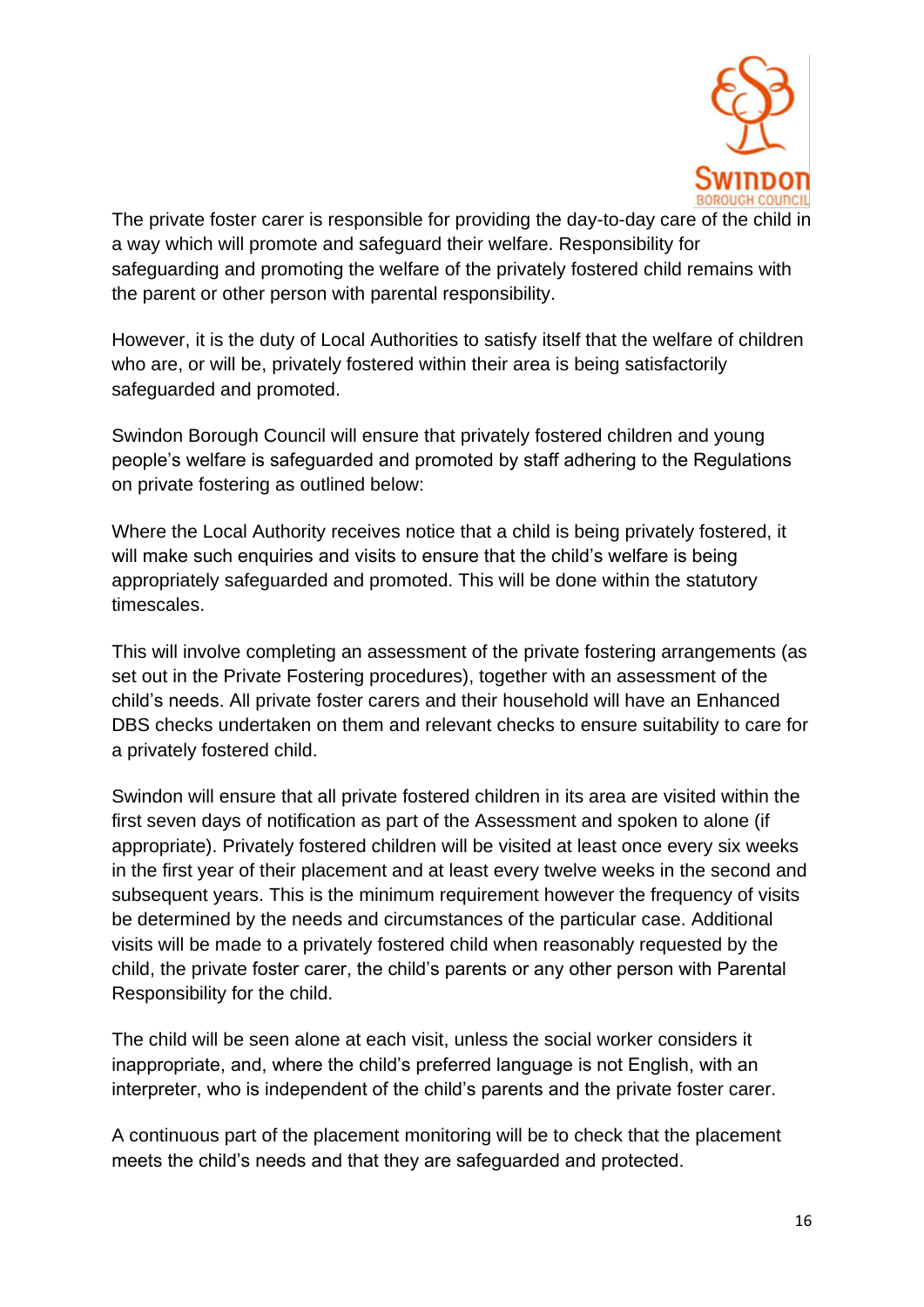

Written reports will be completed following these visits. In accordance with the Regulations written records will include conclusions drawn on the arrangement, whether the arrangement continues to be suitable, whether the child/young person was seen alone (if not, why not), his/her wishes and feelings about the arrangement, any concerns raised and any relevant advice given.

All privately fostered children will be provided with the contact details of the private fostering social worker and their own social worker if applicable whom they can contact for support, information or advice or should they have any concerns, worries or questions. Children will also be provided with details of advocacy services, the complaints procedures and organisations that they can contact should they wish to talk to someone independently.

Carers and parents will also have the contact details of the private fostering social worker and named social worker for the child if applicable whom they can contact should they require support, information, advice or have any concerns, worries or questions.

Carers will be provided with the support, information and advice necessary to enable them to be able to take appropriate care of the child they are caring for. Carers will be advised of training available and helped to access this.

Parents will be provided with support, information and advice to enable them to be able to take care of their own children. Where this is not an option for a period of time, parents will be provided with guidance and support on how to make sure that the private fostering arrangement meets the needs of their child and keeps them safe and protected. Support and services will also be made available for parents with regards to contact as the Local Authority has a duty to promote contact where children are living away from their parents or family of origin. The Local Authority will provide support around reunification if required.

Where the care of a privately fostered child is unsatisfactory and this cannot be addressed satisfactorily, Swindon Borough Council will, unless they consider that it would not be in the best interests of the child, take such steps as are reasonably practicable to secure that the care and accommodation of the child is undertaken by:

- A parent;
- A person who has Parental Responsibility;
- A relative.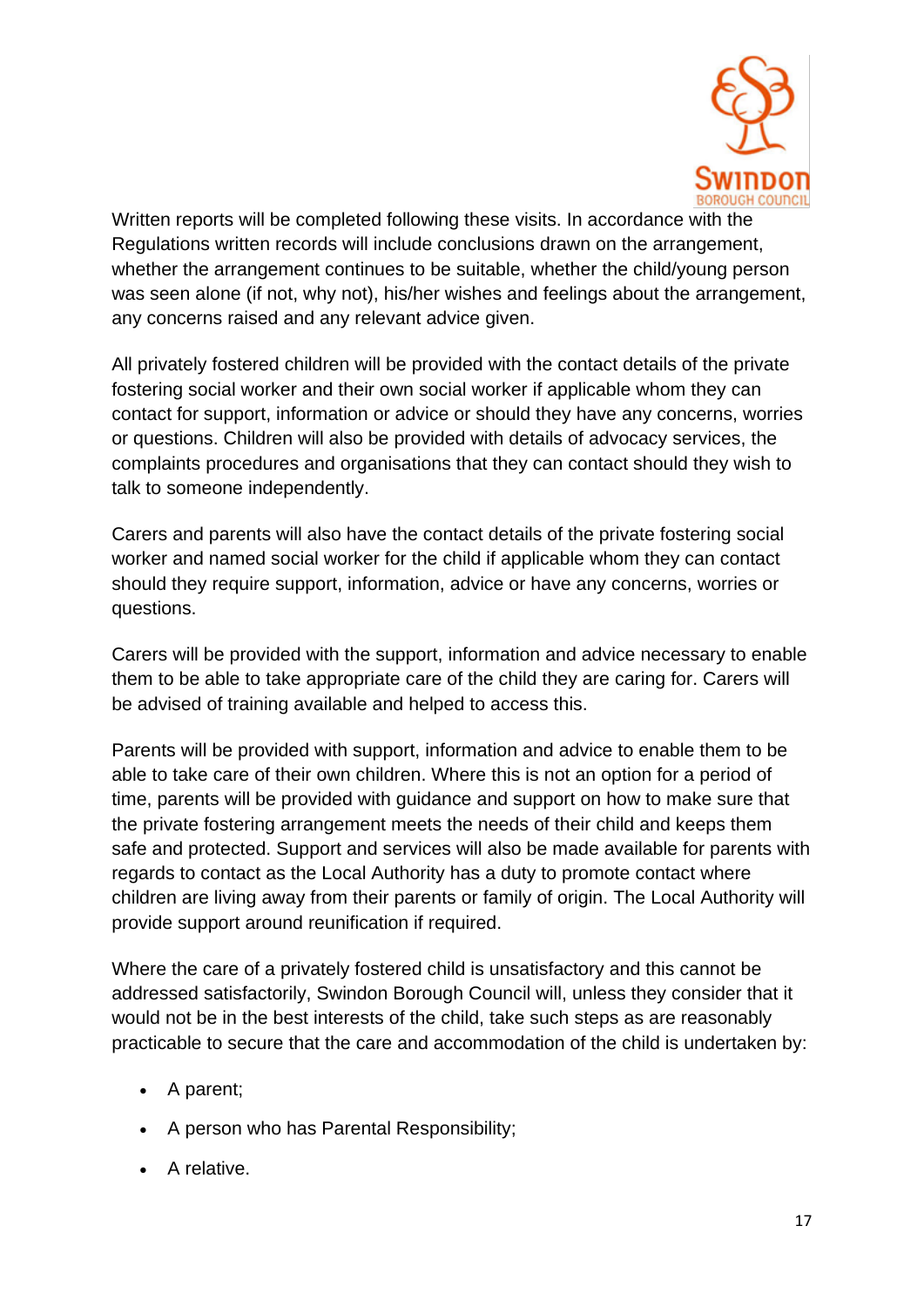

If any concerns are raised about the child suggest that s/he may be at risk, Child Protection Procedures will be followed. Swindon Borough Council Legal Services will be consulted in determining action when necessary.

The Fostering Recruitment, Retention and Placements Meeting, which takes place on a weekly basis, will also track the progress of each privately fostered child and recommend any action that might need to be taken to ensure that the child's welfare and wellbeing is safeguarded and protected. The Fostering Assistant Team Manager / Team Manager will carry out internal file audits on a regular basis and report back the findings to the Service Manager. Independent oversight and scrutiny of support and services will be provided by the Director of the Children and Families Service to whom quarterly reports and an annual report are submitted and the Swindon Safeguarding Partnership Board to whom an annual report will be presented. Included in the report will be detail on how the Local Authority satisfies itself that the welfare of privately fostered children in their area are satisfactorily safeguarded and promoted.

Swindon Borough Council will also ensure that information regarding private fostering is available for members of the public and for professionals working with children, so that there is a clear awareness of these arrangements and associated procedures.

# **10. THE ROLE OF OTHER AGENCIES IN SAFEGUARDING AND PROMOTING THE WELFARE OF PRIVATELY FOSTERED CHILDREN, INCLUDING ENCOURAGING NOTIFICATION**

It is important that all those who might come into contact with a privately fostered child are aware of the need for such arrangements to be notified to the Local Authority. In particular professionals working in the universal services of health and education have a pivotal role as they will often be the first to become aware of such arrangements.

Such agencies share the Local Authority's responsibility for safeguarding and promoting the welfare of privately fostered children. Other agencies need to be aware that failure by a private foster carer or parent to notify a Local Authority of a private fostering arrangement is an offence, and if Local Authorities are not aware of such arrangements they cannot carry out their duty to satisfy themselves that the welfare of the children concerned is being satisfactorily safeguarded and promoted.

Education, health and other professionals should notify the Local Authority of a private fostering arrangement that comes to their attention, where they are not satisfied that the Local Authority have been, or will be, notified of the arrangement,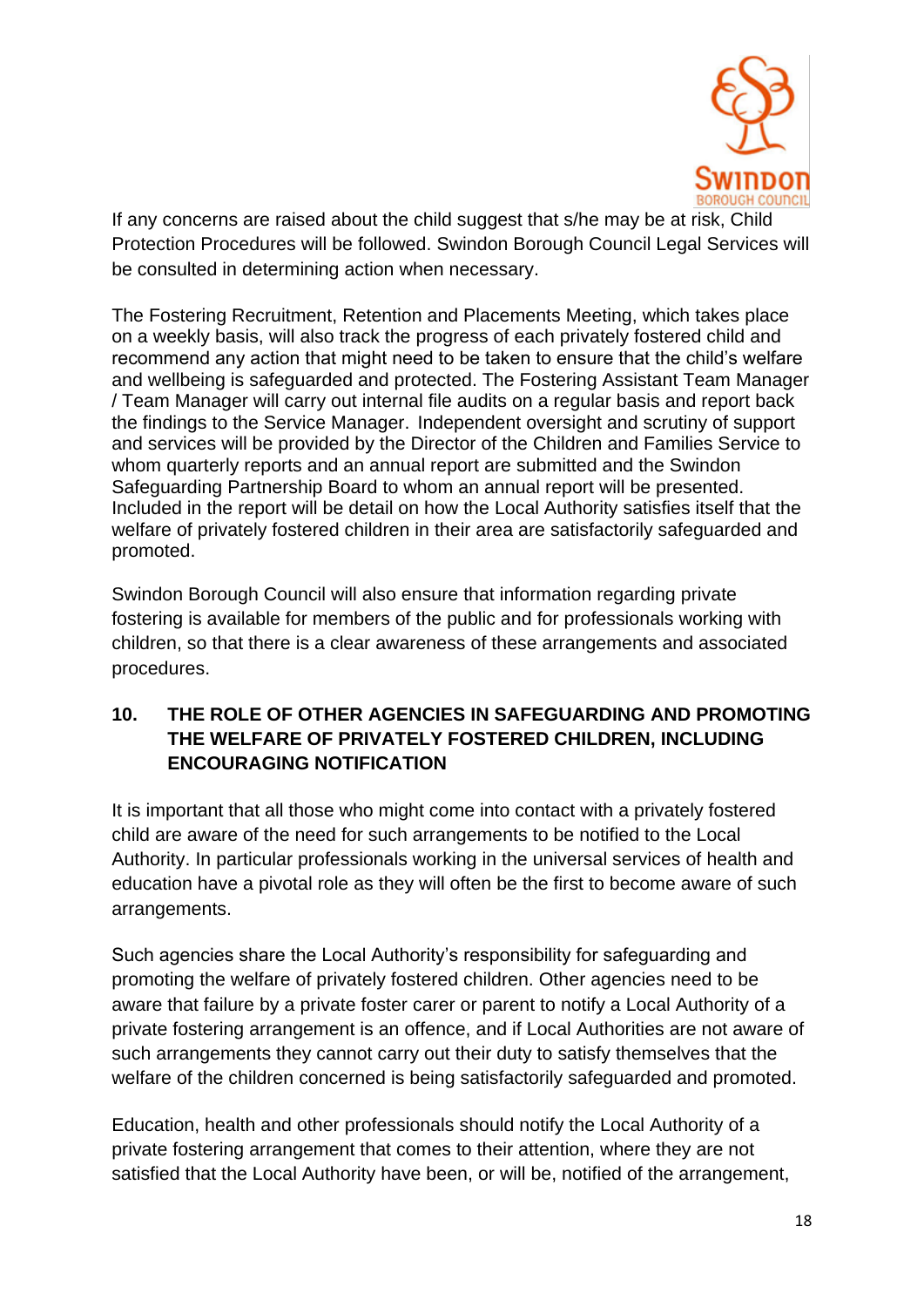

so that the Local Authority can then discharge its duty to satisfy itself that the welfare of the privately fostered child concerned is satisfactorily safeguarded and promoted.

Awareness raising/briefing workshops will be provided for professionals and voluntary agencies that have regular contact with children, young people and carers to ensure that they are clear about their role and responsibilities in relation to private fostering arrangements. Additional training will be provided to key professionals as required to provide an appropriate understanding of the policy and procedures, which can be disseminated to their agencies.

In addition, other agencies may also be responsible for the provision of services for privately fostered children where there is an assessed need.

Any agency interested in finding out about private fostering is welcome to contact the Private Fostering Social Worker to request information, leaflets and/or posters. This can be done via the Private Fostering email – **[privatefostering@swindon.gov.uk](mailto:privatefostering@swindon.gov.uk)**

# **11. ADVICE, SUPPORT AND INFORMATION AVAILABLE FOR CARERS OF PRIVATELY FOSTERED CHILDREN (INCLUDING PROSPECTIVE CARERS), TO PARENTS OR THOSE WITH PARENTAL RESPONSIBILITY;**

Swindon's ongoing contact with children and young people in private fostering arrangements will also include a responsibility to provide appropriate advice and guidance and to identify any individual support requirements with the private foster carer.

Private foster carers and parents will be given the contact details of the private fostering social worker to whom they can go to for any advice and support. In addition, they will be given the contact details of the child's social worker whom they can contact about the child, for advice and support or if they have any significant worries about the care of the child or would like to request a visit to the child.

Swindon Borough Council has produced literature, which is available to parents and carers including information leaflets and briefings on:

- Notification process;
- Private fostering arrangements; legal information, assessment process, support and services including arrangements for children in need, promoting contact with parents and family and useful organisations and contacts on a range of topics: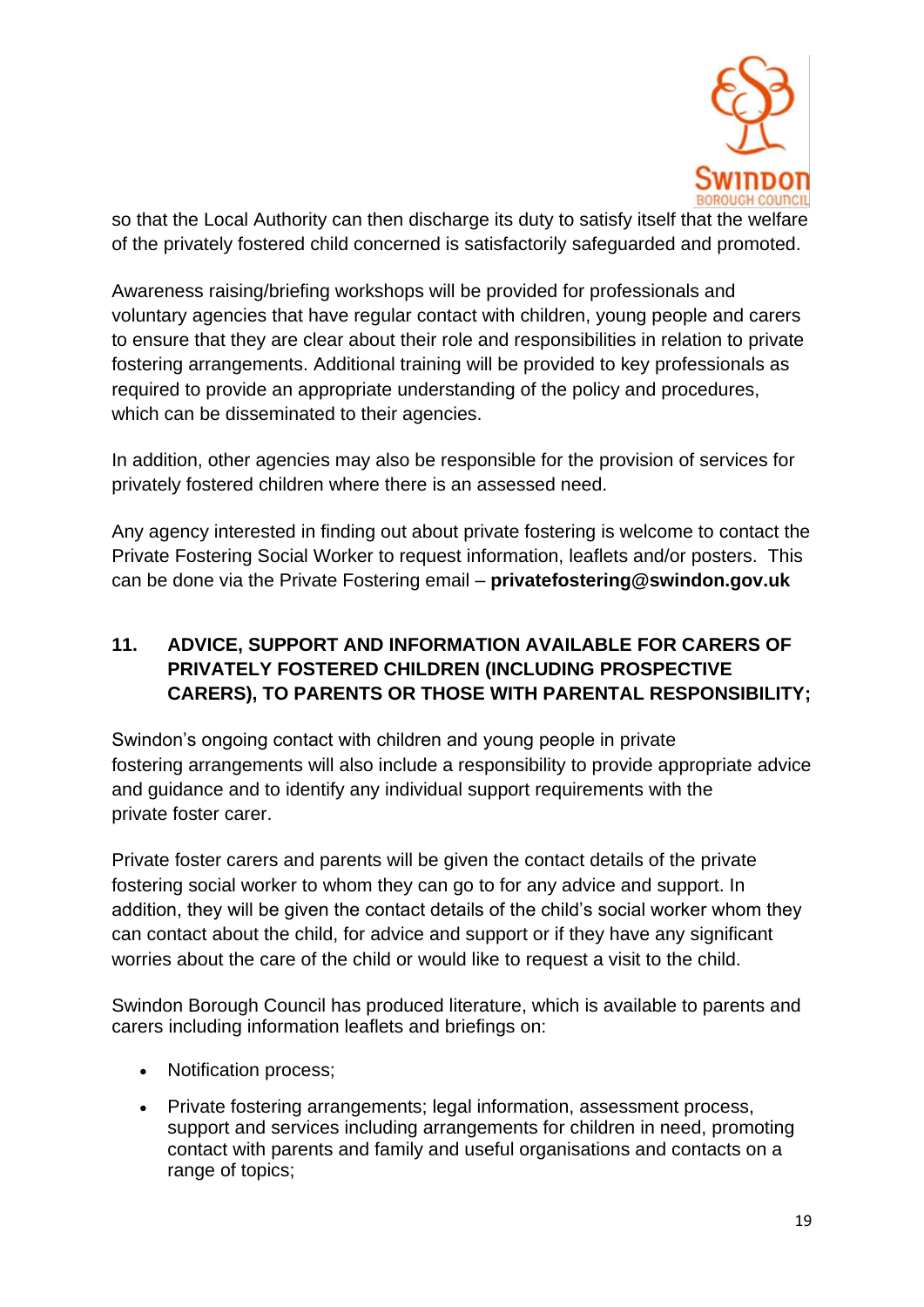

- Family and Friends Care Policy;
- Support and advice on finance for private foster carers;
- Support, Information and advice to parents on private fostering arrangements;
- Complaints procedure.

Where appropriate, parents and carers are informed and referred to external organisations for additional advice and support.

Training will be made available to private foster carers as appropriate. The Private Fostering social worker will consider the training needs of private foster carers as part of the supervision of the Private Fostering arrangement. The private fostering social worker will advise them of any relevant training courses that would assist them in carrying out their functions as private foster carers and facilitate their attendance.

Information is also available through Swindon Borough Council's website.

Information and support will also be provided by the private fostering social worker through their contact with parents, private foster carers and professionals as requested or required.

#### **12. INFORMATION AND SUPPORT FOR PRIVATELY FOSTERED CHILDREN**

Children will have access to their own social worker for advice, information, help and support. The child will also be made aware, if of sufficient age and understanding, how they can contact their social worker if they have any worries about their care; if they would like the social worker to visit them to check on anything that is concerning them about their care or there are other matters about which they want to talk about. A guide to private fostering for children is also available.

Privately fostered children will also be provided with information, using methods or formats appropriate to their age and level of understanding, including:

- About their private foster care and the carer's responsibilities;
- The meaning of their privately fostered status, and their right to be safeguarded;
- Their right to speak openly about their experience and to inform the social worker where they are unhappy about any aspect of the care they receive and how that information will be treated;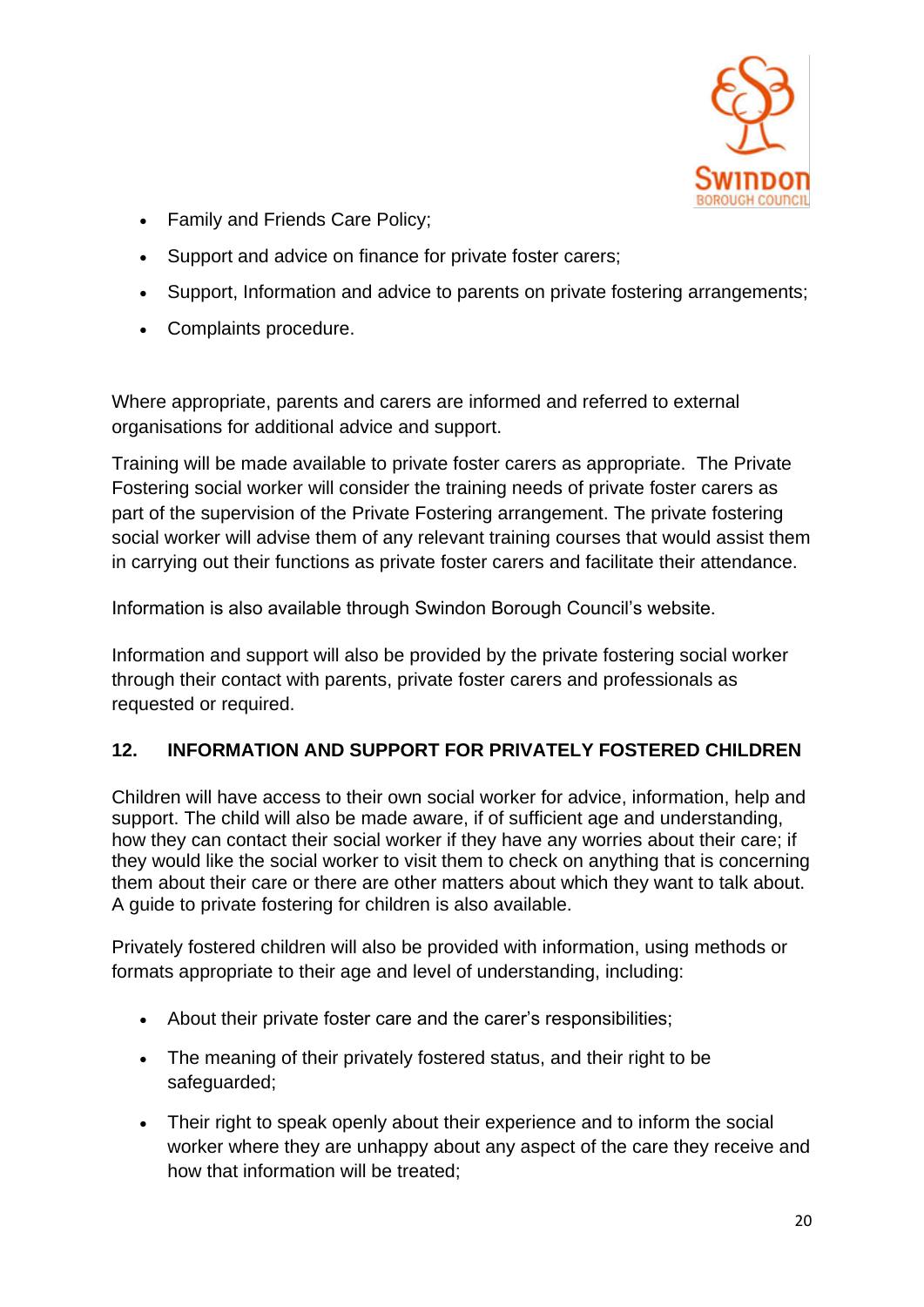

- What support is available to them and how to access that support when they need it;
- Advocacy services;
- Complaints procedure;
- Leaving care arrangements if they are "a person qualifying for advice and assistance" under Section 24 of the Children Act 1989 (i.e. privately fostered at any time while aged 16 or 17. The social worker will advise the young person prior to their 16th birthday that 'Post 16' support and advice is available.

If a child has an allocated Social Worker within the Local Authority, then additional services and support will be put in place.

In addition, they will be given the contact details of the private fostering social worker who will also be visiting them while they are privately fostered.

If a child is assessed as being a [Child in Need](http://trixresources.proceduresonline.com/nat_key/keywords/child_in_need.html) by the Local Authority, then additional services and support will be put in place.

### **13. ARRANGEMENTS FOR MONITORING AND EVALUATING THE QUALITY AND EFFECTIVENESS OF THE SWINDON BOROUGH COUNCIL PRIVATE FOSTERING SERVICE.**

The Children (Private Arrangements for Fostering) Regulations 2005 require Local Authorities to monitor the way in which they discharge their functions under Part 9 of the Children Act.

The Local Authority monitors compliance and evaluates of effectiveness in improving practice in relation to private fostering via a number of means including:

- Performance data:
- Data collated on the Private Fostering Management Spread sheet:
- Tracking the progress and outcome for all privately fostered children;
- Audit findings;
- Consultation/ surveys with children, young people and their carers.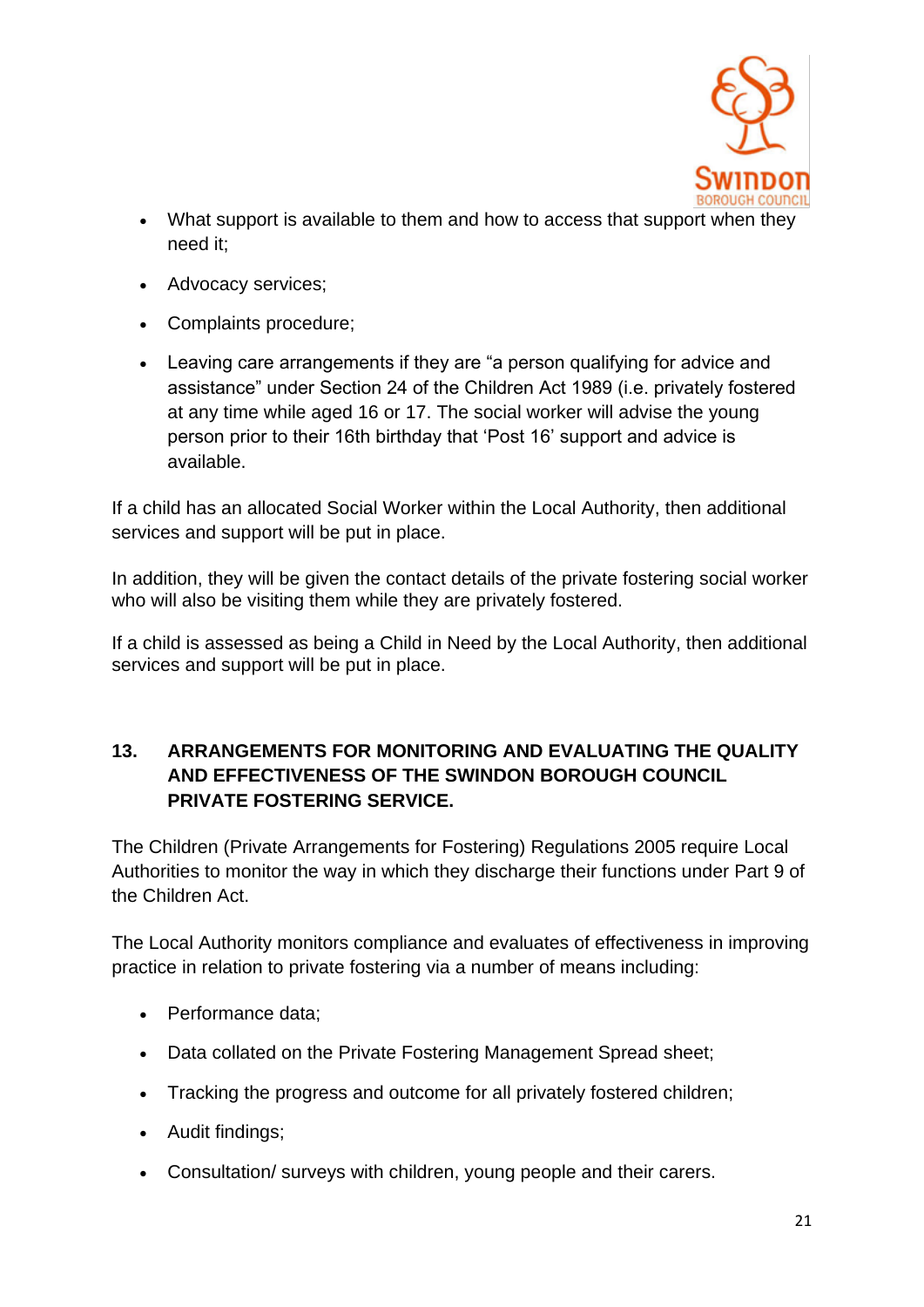

#### **Line Management and Auditing**

As well as managerial oversight through supervision and signing off reports, the Fostering Assistant Team Manager will be expected to monitor compliance through carrying out audits of a sample of cases once every three months. These will then be moderated by the Fostering Team Manager.

The purpose of these audits is to ensure that all required areas of work have been completed to a high standard, within the required timescales and that this has been achieved through:

- Multi agency working;
- Partnership with children and families;
- Child focused practice.

A summary of audit practice and findings will be incorporated into the annual report on Private Fostering which is presented to the Director of Children's Services and to the Swindon Borough Safeguarding Partnership Board

#### **Matters to be covered in the Annual Report on Private Fostering**

The annual report will provide an overview of private fostering activity in the local area, the actions taken by the Local Authority and set out the extent to which local agencies are cooperating in respect of private fostering matters by having particular regard to the extent to which the Local Authority and other agencies have taken action to:

- Promote staff awareness of the requirements of the Private Fostering Regulations;
- Promote public awareness of the requirements of the Private Fostering Regulations;
- Identify whether service users may be acting as private foster carers;
- Identify whether children using their services are placed with private foster carers;
- Provide private foster carers or prospective private foster carers with advice, guidance and support;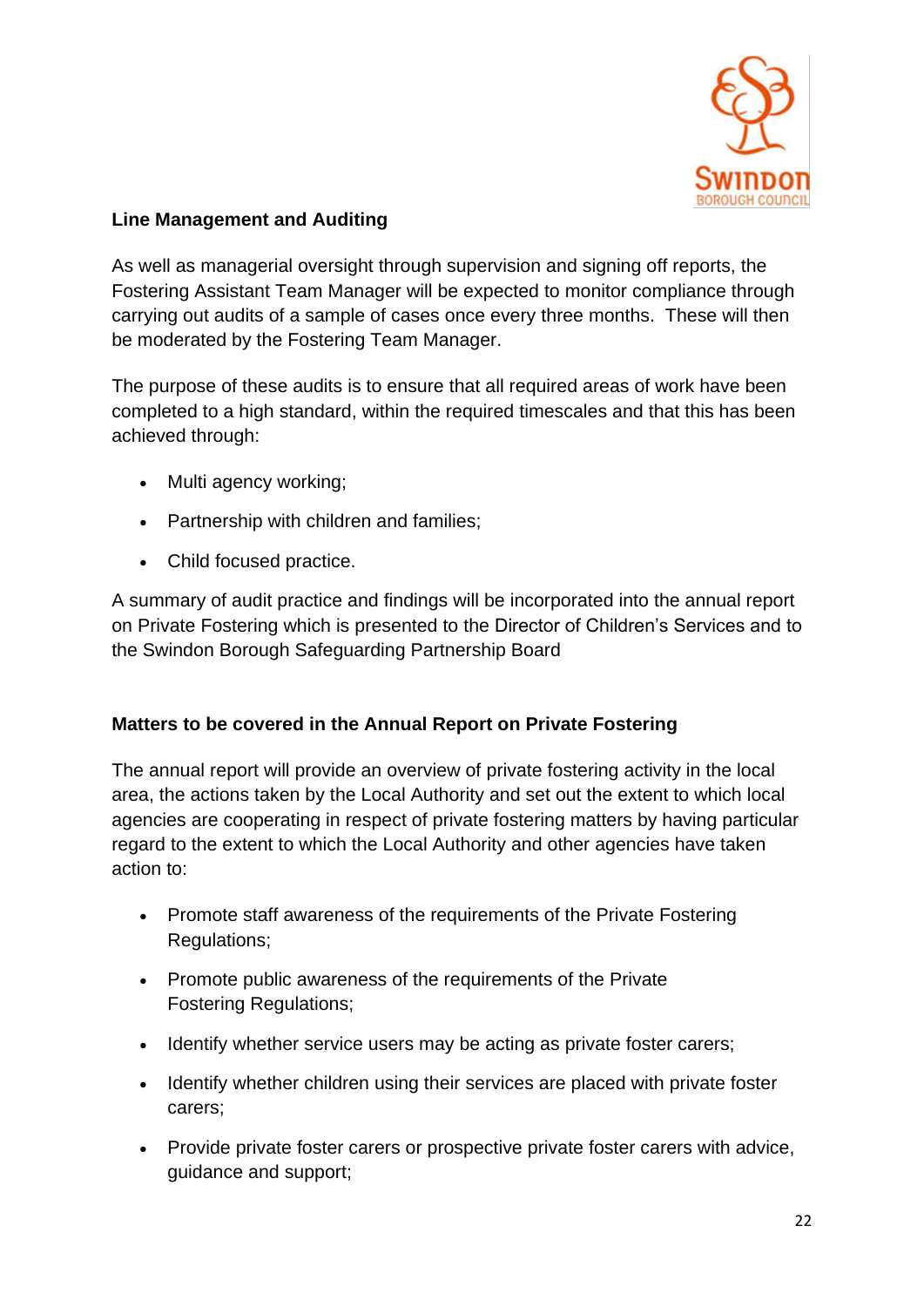

- Promote access to relevant training by private foster carers;
- Notify the Local Authority of the placement or proposed placement of any children with private foster carers;
- Notify other Local Authorities of the placement or proposed placement of any Swindon children with private foster carers in another area;
- Extent to which the requirements of the Regulations are being met in Swindon and what additional action is required by the Local Authority and agencies.

### **Consultation / Feedback from Children, Parents, Carers and Professionals**

The Service will carry out periodic surveys to capture the views and experiences of children, parents, carers and professionals as part of the programme of service improvement and development.

The private fostering auditing process is designed to check that the views of children, parents and carers are being sought, listened to and evident within the assessment and decision making process.

#### **14. COMPLAINTS, COMPLIMENTS OR COMMENTS**

Swindon Borough Council recognise the importance of feedback and welcomes complaints, compliments and comments as a valuable form of feedback about its services and performance.

Complaints leaflets are provided to private foster carers, to privately fostered children and young people and to their parents. Adults and children are encouraged to discuss any concerns about the service with their social worker and/or the team manager.

When a private foster child or a private foster carer has a query or is not satisfied with the service they are receiving, every attempt will be made to resolve the problem. However, should the matter become a formal complaint, the complaints procedure would be followed. In such cases the complainant is advised to contact the Complaints Section if they wish and to put their complaint in writing. The member of staff dealing with the issue will provide the complainant with an information leaflet on the complaint process.